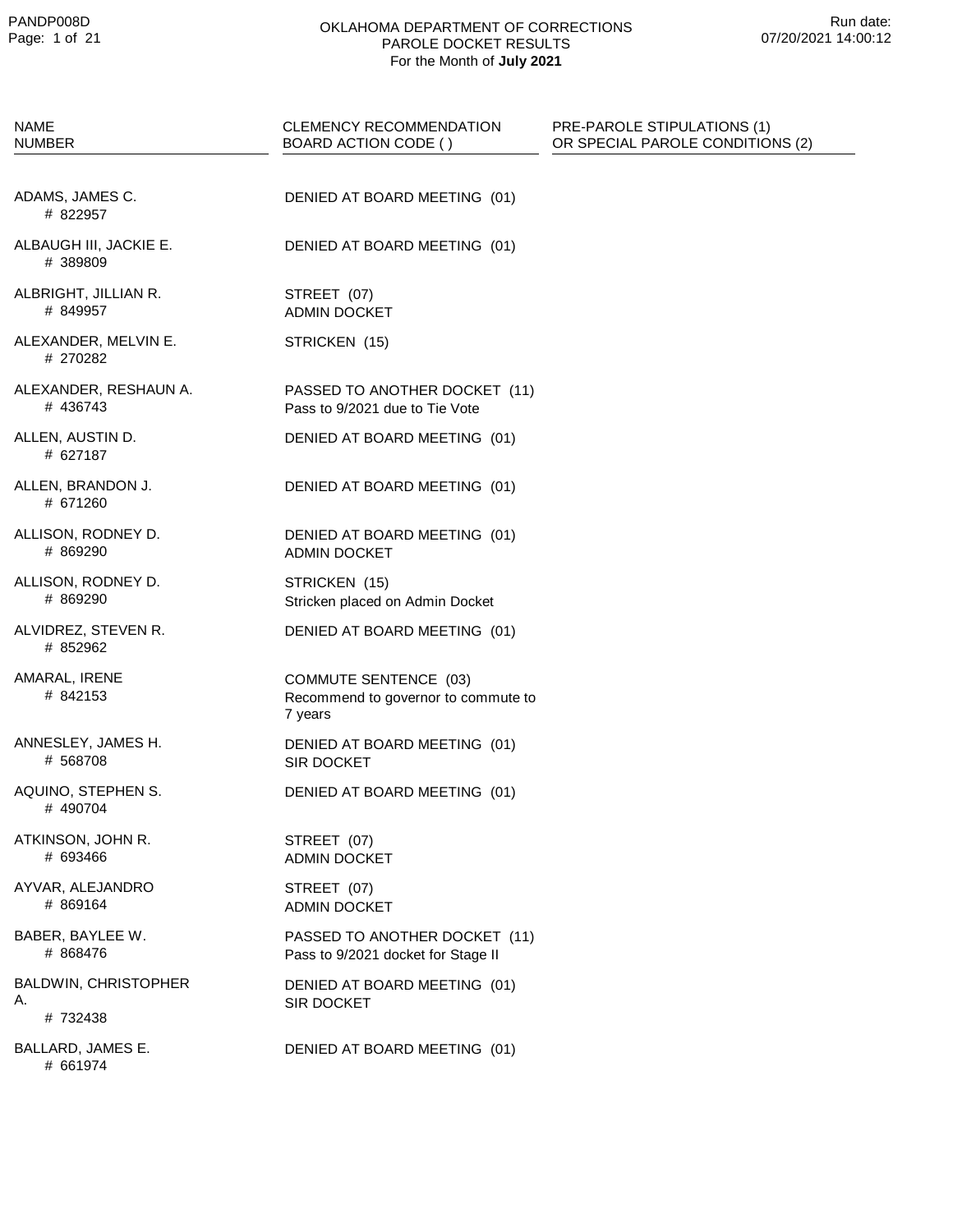| <b>NAME</b><br><b>NUMBER</b>      | <b>CLEMENCY RECOMMENDATION</b><br>BOARD ACTION CODE ()              | PRE-PAROLE STIPULATIONS (1)<br>OR SPECIAL PAROLE CONDITIONS (2)                                                                                                   |
|-----------------------------------|---------------------------------------------------------------------|-------------------------------------------------------------------------------------------------------------------------------------------------------------------|
| BALLARD, JAMIE L.<br># 599139     | CONSECUTIVE SENTENCE (05)                                           |                                                                                                                                                                   |
| BARKER, TERRY L.<br># 603727      | DENIED AT BOARD MEETING (01)                                        |                                                                                                                                                                   |
| BARNES, DUSTIN F.<br># 738548     | DENIED AT BOARD MEETING (01)<br>SIR DOCKET                          |                                                                                                                                                                   |
| BARNES, MORGAN G.<br># 672896     | DENIED AT BOARD MEETING (01)<br>SIR DOCKET                          |                                                                                                                                                                   |
| BARRETT, RICHARD A.<br>#798241    | PASSED TO ANOTHER DOCKET (11)<br>Pass to 9/2021 docket for Stage II |                                                                                                                                                                   |
| BAUDER, DANIEL C.<br># 266064     | DENIED AT BOARD MEETING (01)                                        |                                                                                                                                                                   |
| BEAR, CHARLES M.<br># 148590      | DENIED AT BOARD MEETING (01)                                        |                                                                                                                                                                   |
| BECERRA JR., SAUL<br># 635163     | STREET (07)                                                         | 1 - SUM-POSTDATE Postdate 11/15/2021<br>2 - SUM-SUBSTANCE ABUSE TREATMENT<br>Eval and follow Treatment recommendation<br>2 - SUM-OTHER 1 12 Months Mandatory UA's |
| BEDFORD, JAMAR L.<br># 682740     | DENIED AT BOARD MEETING (01)<br>SIR DOCKET                          |                                                                                                                                                                   |
| BELL, CHAD A.<br># 491815         | DENIED AT BOARD MEETING (01)                                        |                                                                                                                                                                   |
| BENCH, MONTE R.<br># 646421       | DENIED AT BOARD MEETING (01)                                        |                                                                                                                                                                   |
| BENJAMIN, JONAH M.<br># 864897    | DENIED AT BOARD MEETING (01)                                        |                                                                                                                                                                   |
| BENTLEY, MONTE W.<br># 211056     | STREET (07)                                                         | 2 - SUM-SUBSTANCE ABUSE TREATMENT<br>Eval and follow Treatment recommendation<br>2 - SUM-OTHER 1 12 Months Mandatory UA's                                         |
| BISHOP, ADAM W.<br># 274027       | DENIED AT BOARD MEETING (01)                                        |                                                                                                                                                                   |
| BISHOP, BILLY P.<br># 654207      | DENIED AT BOARD MEETING (01)                                        |                                                                                                                                                                   |
| BLACK SR., SHAWN E.<br># 773563   | DENIED AT BOARD MEETING (01)<br>SIR DOCKET                          |                                                                                                                                                                   |
| BLAIR JR., KENNETH R.<br># 168386 | DENIED AT BOARD MEETING (01)                                        |                                                                                                                                                                   |
| BLAIR, VERNEVA N.<br># 636661     | DENIED AT BOARD MEETING (01)                                        |                                                                                                                                                                   |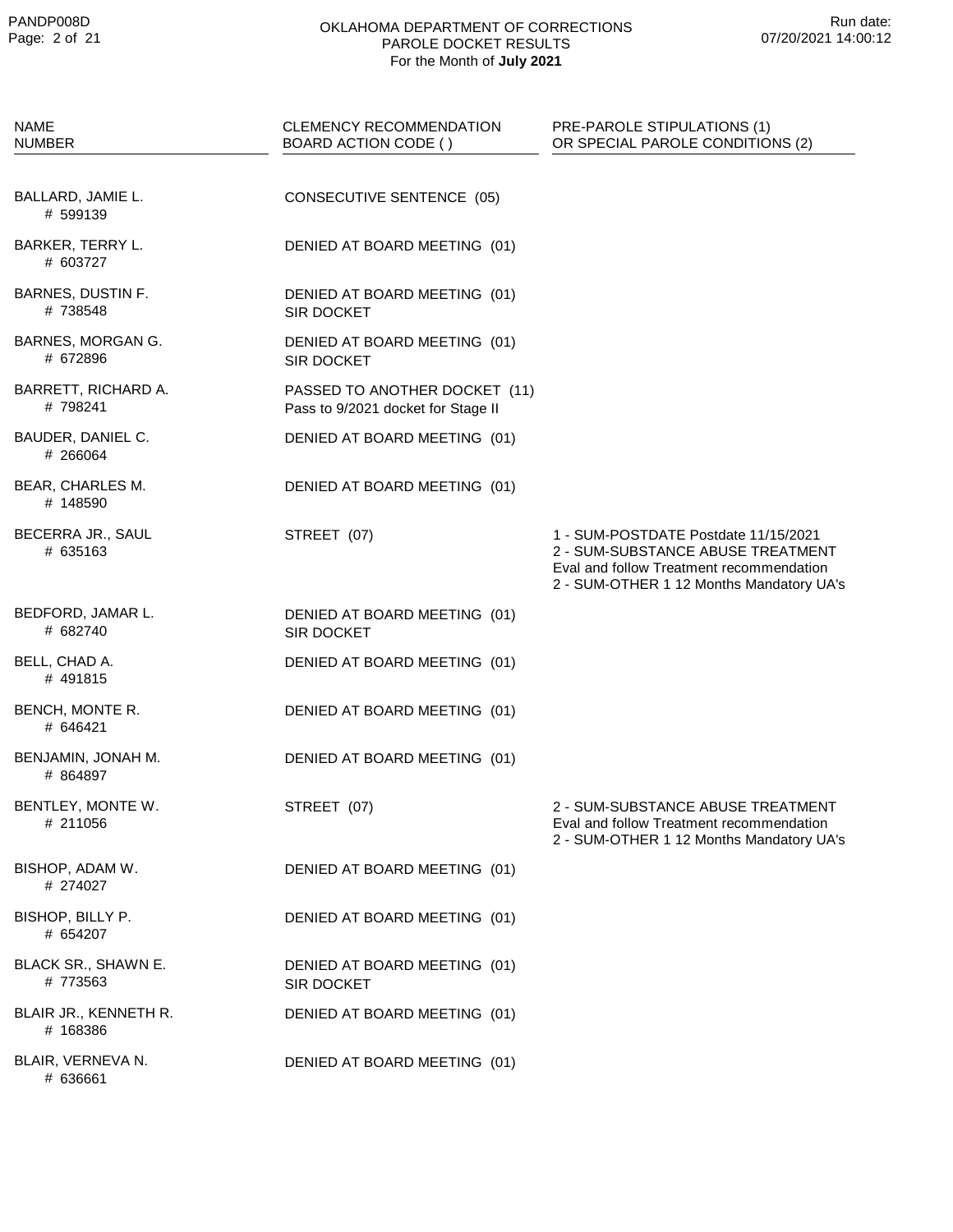| <b>NAME</b><br><b>NUMBER</b>                 | <b>CLEMENCY RECOMMENDATION</b><br>BOARD ACTION CODE ()                          | PRE-PAROLE STIPULATIONS (1)<br>OR SPECIAL PAROLE CONDITIONS (2)                                                                                                   |
|----------------------------------------------|---------------------------------------------------------------------------------|-------------------------------------------------------------------------------------------------------------------------------------------------------------------|
| BLEAK, JOSHUA H.<br># 523294                 | STREET (07)<br><b>ADMIN DOCKET</b>                                              |                                                                                                                                                                   |
| BLUNT, DEAN L.<br># 112834                   | PASSED TO ANOTHER DOCKET (11)<br>Pass to 9/2021 due to Tie Vote                 |                                                                                                                                                                   |
| BOLTON, JESSICA L.<br>#783017                | <b>COMMUTE SENTENCE (03)</b><br>Recommend to governor to commute to<br>14 years |                                                                                                                                                                   |
| BORCHARD, ROGER M.<br># 859282               | STREET (07)                                                                     | 1 - SUM-POSTDATE Postdate 11/17/2021<br>2 - SUM-SUBSTANCE ABUSE TREATMENT<br>Eval and follow Treatment recommendation<br>2 - SUM-OTHER 1 12 Months Mandatory UA's |
| BOURBONAIS, MICHAEL L.<br># 493304           | DENIED AT BOARD MEETING (01)                                                    |                                                                                                                                                                   |
| BOWIE, BOBBY D.<br># 600095                  | DENIED AT BOARD MEETING (01)<br><b>SIR DOCKET</b>                               |                                                                                                                                                                   |
| BRADLEY, DAVID A.<br># 410381                | DENIED AT BOARD MEETING (01)                                                    |                                                                                                                                                                   |
| <b>BRANCH, CURTIS L.</b><br># 227024         | DENIED AT BOARD MEETING (01)                                                    |                                                                                                                                                                   |
| BRITT, JESSICA D.<br># 706715                | DENIED AT BOARD MEETING (01)                                                    |                                                                                                                                                                   |
| <b>BROOMFIELD, TIMOTHY</b><br>А.<br># 271716 | COMMUTE SENTENCE (03)<br>Recommend to governor to commute to<br>20 years        |                                                                                                                                                                   |
| BROWN, JEREMIAH<br># 868573                  | PASSED TO ANOTHER DOCKET (11)<br>Pass to 9/2021 docket for Stage II             |                                                                                                                                                                   |
| BROWNING, EDWARD M.<br># 868059              | STREET (07)                                                                     | 2 - SUM-SUBSTANCE ABUSE TREATMENT<br>Eval and follow Treatment recommendation<br>2 - SUM-OTHER 1 12 Months Manatory UA's                                          |
| BUCHANAN, BRADLEY S.<br># 561417             | STREET (07)<br><b>ADMIN DOCKET</b>                                              |                                                                                                                                                                   |
| BUCKNER III, CARLOS D.<br># 232499           | DENIED AT BOARD MEETING (01)                                                    |                                                                                                                                                                   |
| BUNCH, JOSHUA R.<br># 822038                 | STREET (07)<br><b>ADMIN DOCKET</b>                                              |                                                                                                                                                                   |
| BUNCH, JOSHUA R.<br># 822038                 | STRICKEN (15)                                                                   |                                                                                                                                                                   |
| <b>BURKETT, CORY</b><br># 557232             | DENIED AT BOARD MEETING (01)<br>SIR DOCKET                                      |                                                                                                                                                                   |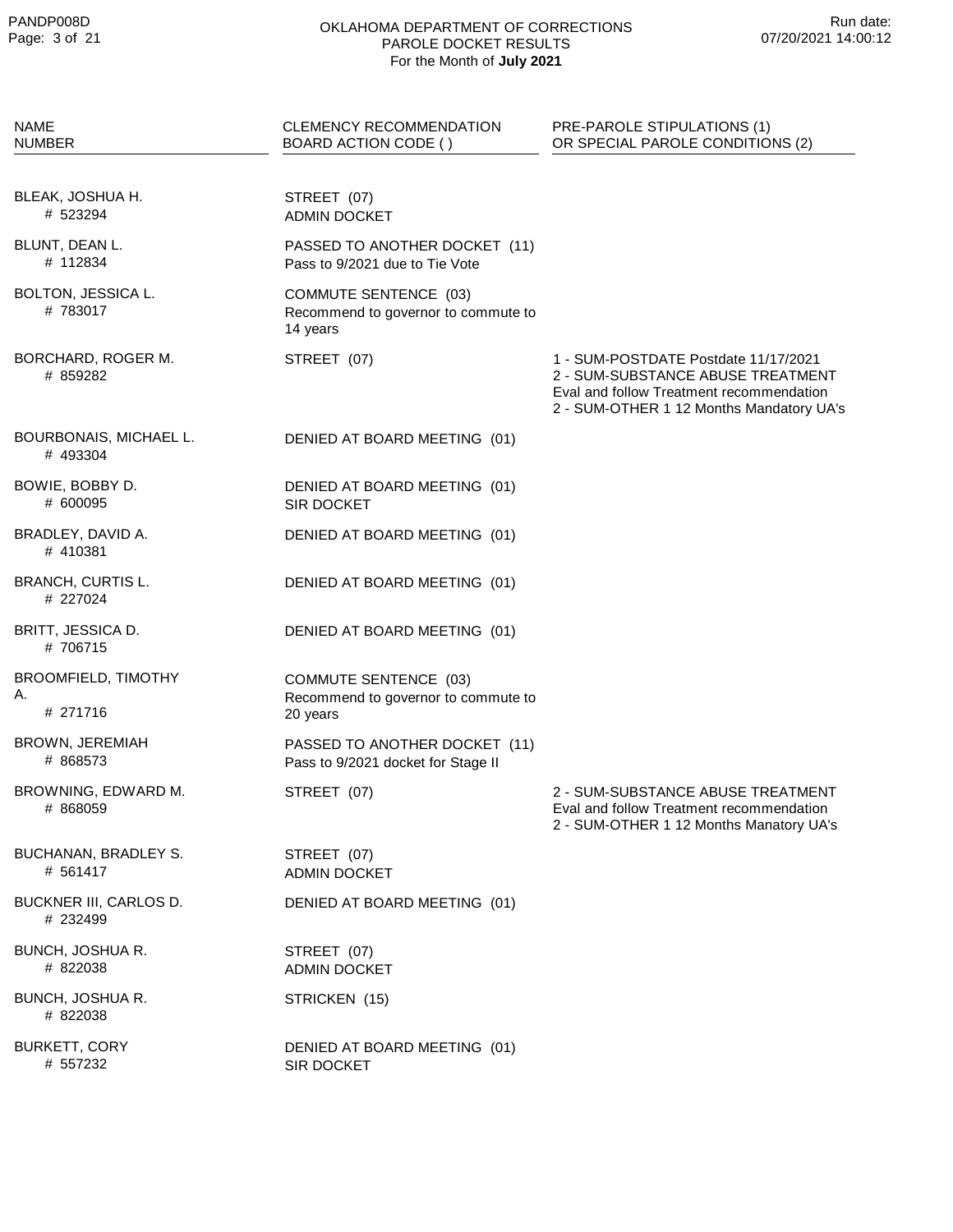| <b>NAME</b><br><b>NUMBER</b>             | <b>CLEMENCY RECOMMENDATION</b><br>BOARD ACTION CODE ()                          | PRE-PAROLE STIPULATIONS (1)<br>OR SPECIAL PAROLE CONDITIONS (2)                                                                                                                                        |
|------------------------------------------|---------------------------------------------------------------------------------|--------------------------------------------------------------------------------------------------------------------------------------------------------------------------------------------------------|
| BURNETT, JAMIE J.<br># 260795            | <b>COMMUTE SENTENCE (03)</b><br>Recommend to governor to commute to<br>13 years |                                                                                                                                                                                                        |
| BUTENHOFF, BRIAN D.<br># 224283          | DENIED AT BOARD MEETING (01)                                                    |                                                                                                                                                                                                        |
| CABLE, AARON S.<br># 801466              | STRICKEN (15)                                                                   |                                                                                                                                                                                                        |
| CABLE, BRUNER M.<br># 577817             | DENIED AT BOARD MEETING (01)                                                    |                                                                                                                                                                                                        |
| CALFY, JEREMY L.<br># 845302             | DENIED AT BOARD MEETING (01)                                                    |                                                                                                                                                                                                        |
| CALLEJAS, JOSEPH A.<br># 822737          | STREET (07)                                                                     | 1 - SUM-POSTDATE Postdate 10/1/2021<br>2 - SUM-SUBSTANCE ABUSE TREATMENT<br>Eval and follow Treatment recommendation<br>2 - SUM-OTHER 1 12 Months Mandatory UA's                                       |
| CAMPBELL, MICHAEL S.<br>#782848          | DENIED AT BOARD MEETING (01)                                                    |                                                                                                                                                                                                        |
| CANTU, DANIEL L.<br># 382141             | DENIED AT BOARD MEETING (01)                                                    |                                                                                                                                                                                                        |
| CARROLL, CLINTON N.<br># 238799          | PASSED TO ANOTHER DOCKET (11)<br>Pass to 9/2021 docket for Stage II             |                                                                                                                                                                                                        |
| CARTWRIGHT JR.,<br>MARCUS D.<br># 671273 | DENIED AT BOARD MEETING (01)                                                    |                                                                                                                                                                                                        |
| CARVER, COURTNEY L.<br># 854002          | STREET (07)                                                                     | 2 - SUM-SUBSTANCE ABUSE TREATMENT<br>Eval and follow Treatment recommendation<br>2 - SUM-OTHER 1 12 Months Mandatory UA's<br>2 - SUM-OTHER 2 Mental Health Eval and<br>follow Treatment recommendation |
| CAUGHMAN, SHYLAH M.<br>#740281           | <b>COMMUTE SENTENCE (03)</b><br>Recommend to governor to commute to<br>11 years |                                                                                                                                                                                                        |
| CENTAMORE, BRUCE B.<br># 261540          | DENIED AT BOARD MEETING (01)<br>SIR DOCKET                                      |                                                                                                                                                                                                        |
| CHAPMAN, JOSEPH W.<br># 608569           | DENIED AT BOARD MEETING (01)<br><b>SIR DOCKET</b>                               |                                                                                                                                                                                                        |
| CIFUENTES, SELVIN R.<br># 683323         | DENIED AT BOARD MEETING (01)                                                    |                                                                                                                                                                                                        |
| CLAYTON, CHAD L.<br># 788413             | STREET (07)<br><b>ADMIN DOCKET</b>                                              |                                                                                                                                                                                                        |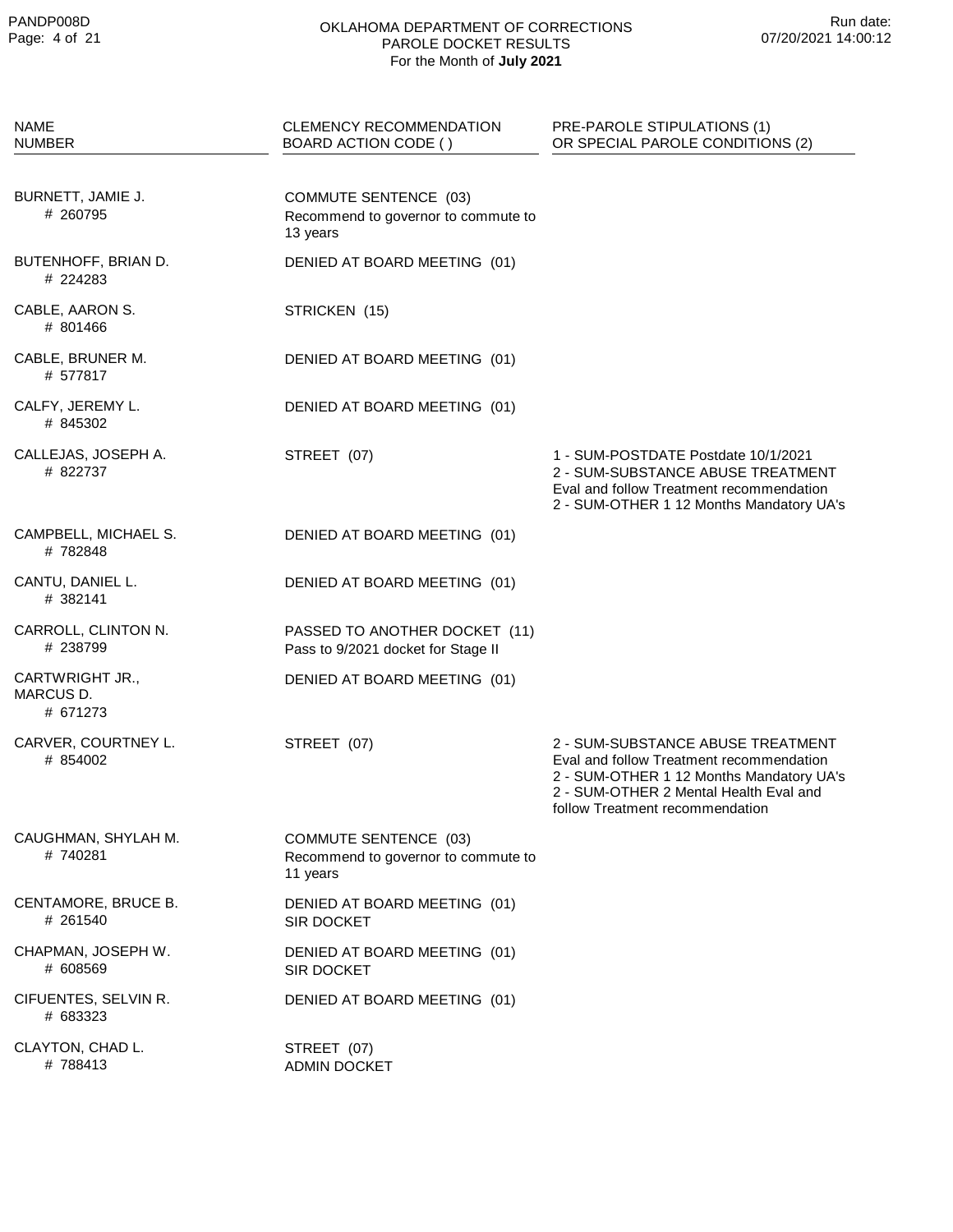| <b>NAME</b><br><b>NUMBER</b>           | CLEMENCY RECOMMENDATION<br>BOARD ACTION CODE ()     | PRE-PAROLE STIPULATIONS (1)<br>OR SPECIAL PAROLE CONDITIONS (2)                                                           |
|----------------------------------------|-----------------------------------------------------|---------------------------------------------------------------------------------------------------------------------------|
| CLEMENTS JR., DONALD<br>D.<br># 423215 | DENIED AT BOARD MEETING (01)<br><b>ADMIN DOCKET</b> |                                                                                                                           |
| CLEWIS, JONATHAN P.<br># 868346        | DENIED AT BOARD MEETING (01)                        |                                                                                                                           |
| CLOWDUS, CAMERON C.<br># 676653        | STREET (07)                                         | 2 - SUM-SUBSTANCE ABUSE TREATMENT<br>Eval and follow Treatment recommendation<br>2 - SUM-OTHER 1 12 Months Mandatory UA's |
| COLE, KADEN<br># 832108                | DENIED AT BOARD MEETING (01)                        |                                                                                                                           |
| COLLINS, BOBBY W.<br># 89602           | DENIED AT BOARD MEETING (01)                        |                                                                                                                           |
| COMMANDER, JAMES W.<br># 113993        | DENIED AT BOARD MEETING (01)                        |                                                                                                                           |
| CONWAY III, TONEY L.<br># 643135       | DENIED AT BOARD MEETING (01)<br>SIR DOCKET          |                                                                                                                           |
| COOK, MARCUS W.<br># 674491            | DENIED AT BOARD MEETING (01)<br>SIR DOCKET          |                                                                                                                           |
| COOPER, GARRET C.<br># 783729          | DENIED AT BOARD MEETING (01)                        |                                                                                                                           |
| COWNS, ERIC D.<br># 834515             | STREET (07)<br><b>ADMIN DOCKET</b>                  |                                                                                                                           |
| COX, DANIEL L.<br># 645799             | DENIED AT BOARD MEETING (01)<br>SIR DOCKET          |                                                                                                                           |
| CRAFT JR., LOUIS D.<br># 227071        | DENIED AT BOARD MEETING (01)<br><b>SIR DOCKET</b>   |                                                                                                                           |
| CRANE, EVAN M.<br># 656445             | STREET (07)<br><b>ADMIN DOCKET</b>                  |                                                                                                                           |
| CRENSHAW, KENNETH R.<br># 201541       | DENIED AT BOARD MEETING (01)                        |                                                                                                                           |
| CRESS, JOHN B.<br># 735050             | DENIED AT BOARD MEETING (01)<br>SIR DOCKET          |                                                                                                                           |
| CROOKHAM, ROBERT A.<br># 770743        | DENIED AT BOARD MEETING (01)<br>SIR DOCKET          |                                                                                                                           |
| CURRAN, JAMES B.<br># 855450           | DENIED AT BOARD MEETING (01)                        |                                                                                                                           |
| CURTIS, BOBBY C.<br># 182146           | DENIED AT BOARD MEETING (01)                        |                                                                                                                           |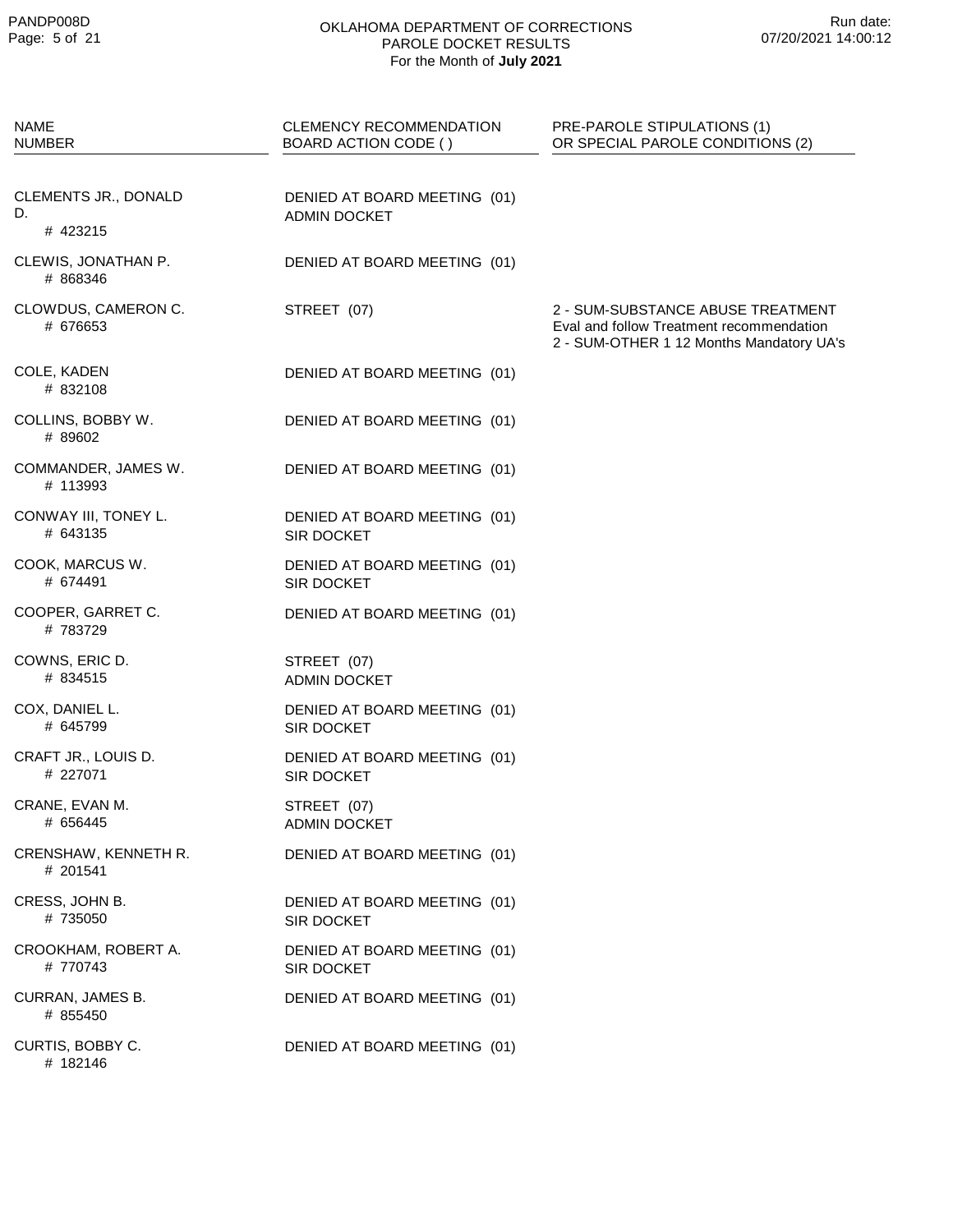| <b>NAME</b><br><b>NUMBER</b>      | <b>CLEMENCY RECOMMENDATION</b><br>BOARD ACTION CODE ()                          | PRE-PAROLE STIPULATIONS (1)<br>OR SPECIAL PAROLE CONDITIONS (2)                                                           |
|-----------------------------------|---------------------------------------------------------------------------------|---------------------------------------------------------------------------------------------------------------------------|
| DABNEY, LYNDELL<br># 368680       | DENIED AT BOARD MEETING (01)<br><b>SIR DOCKET</b>                               |                                                                                                                           |
| DANSBERRY, MARLEN A.<br># 487312  | DENIED AT BOARD MEETING (01)                                                    |                                                                                                                           |
| DAWSON, GENE B.<br># 665596       | <b>COMMUTE SENTENCE (03)</b><br>Recommend to Governor to commute to<br>12 years |                                                                                                                           |
| DICKERSON, ROBERT L.<br># 570457  | STREET (07)<br><b>ADMIN DOCKET</b>                                              |                                                                                                                           |
| DOLLISON, EDMON D.<br># 479172    | DENIED AT BOARD MEETING (01)                                                    |                                                                                                                           |
| DOMINGUEZ, LUIS N.<br># 838596    | PASSED TO ANOTHER DOCKET (11)<br>Pass to 9/2021 due to Tie Vote                 |                                                                                                                           |
| DUNBAR, CARLENE E.<br>#474061     | DENIED AT BOARD MEETING (01)                                                    |                                                                                                                           |
| EAGLE, ARCHIE A.<br>#755388       | STREET (07)                                                                     | 2 - SUM-SUBSTANCE ABUSE TREATMENT<br>Eval and follow treatment recommendation<br>2 - SUM-OTHER 1 12 Months Mandatory UA's |
| EARLES, JUSTIN R.<br>#700869      | STREET (07)<br><b>ADMIN DOCKET</b>                                              |                                                                                                                           |
| EDMONDS, WILLIAM S.<br># 701423   | DENIED AT BOARD MEETING (01)<br><b>SIR DOCKET</b>                               |                                                                                                                           |
| ELLIS, JOSHUA J.<br># 820357      | STREET (07)                                                                     | 2 - SUM-SUBSTANCE ABUSE TREATMENT<br>Eval and follow Treatment recommendation<br>2 - SUM-OTHER 1 12 Months Mandatory UA's |
| EMBERLING, GEORGE B.<br># 514530  | COMMUTE SENTENCE (03)<br>Commutation is recommended                             |                                                                                                                           |
| EUBANKS, JOSEPH M.<br># 446179    | PASSED TO ANOTHER DOCKET (11)<br>Pass to 9/2021                                 |                                                                                                                           |
| EWELL JR., DAVID C.<br># 631983   | DENIED AT BOARD MEETING (01)<br><b>SIR DOCKET</b>                               |                                                                                                                           |
| EWING JR., RICHARD W.<br># 591154 | DENIED AT BOARD MEETING (01)<br><b>ADMIN DOCKET</b>                             |                                                                                                                           |
| FAMOYE, KEITH J.<br># 677932      | DENIED AT BOARD MEETING (01)<br><b>SIR DOCKET</b>                               |                                                                                                                           |
| FARMER, JOHN D.<br># 826106       | DENIED AT BOARD MEETING (01)                                                    |                                                                                                                           |
| FAULK, MARIO J.<br># 527317       | DENIED AT BOARD MEETING (01)                                                    |                                                                                                                           |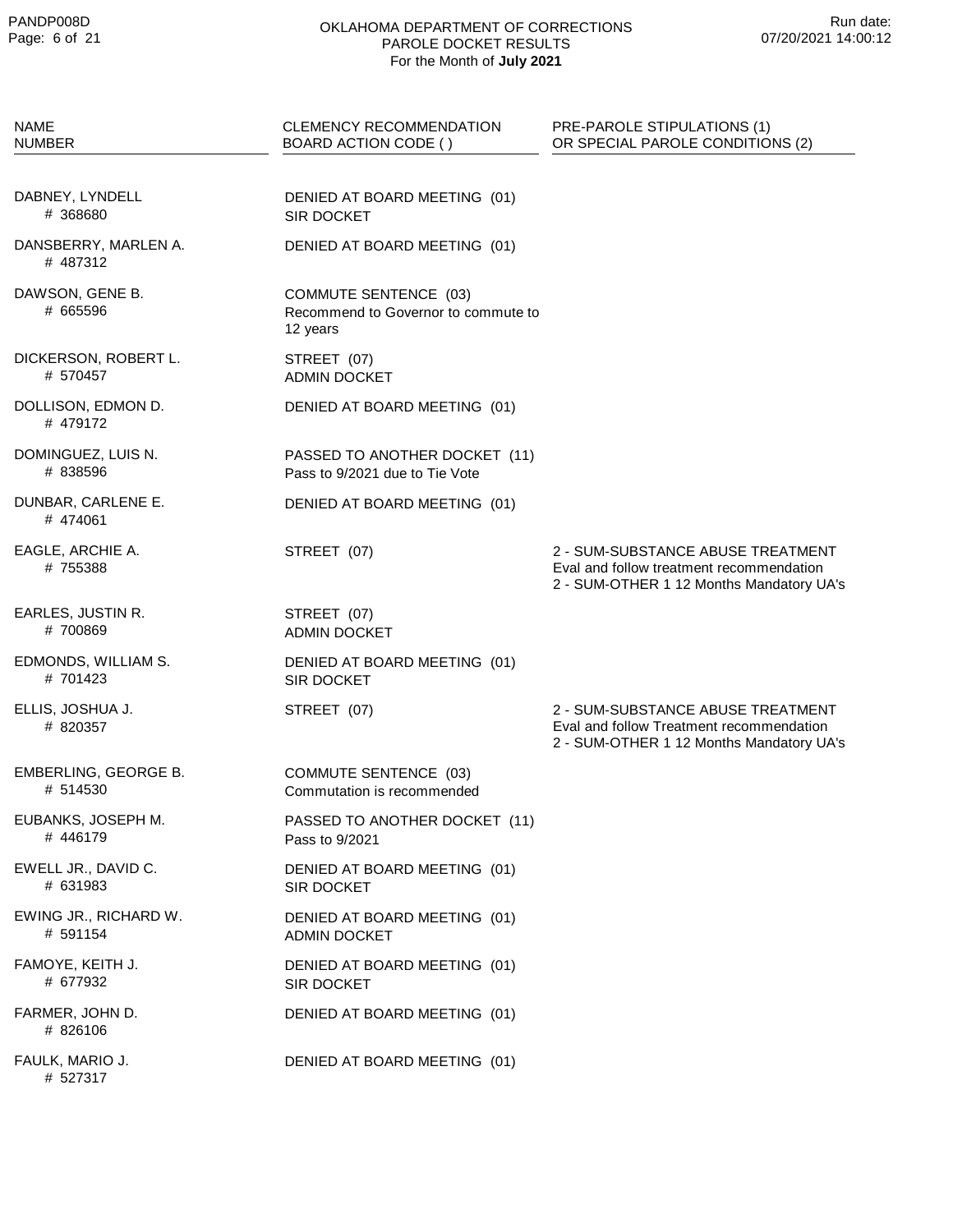| <b>NAME</b><br>NUMBER                 | CLEMENCY RECOMMENDATION<br>BOARD ACTION CODE ()                     | PRE-PAROLE STIPULATIONS (1)<br>OR SPECIAL PAROLE CONDITIONS (2)                                                                                                                                        |
|---------------------------------------|---------------------------------------------------------------------|--------------------------------------------------------------------------------------------------------------------------------------------------------------------------------------------------------|
| FERGUSON, BILLY JOE K.<br># 243925    | DENIED AT BOARD MEETING (01)                                        |                                                                                                                                                                                                        |
| FERGUSON, RANDY G.<br># 277847        | STREET (07)                                                         | 2 - SUM-SUBSTANCE ABUSE TREATMENT<br>Eval and follow Treatment recommendation<br>2 - SUM-OTHER 1 12 Months Mandatory UA's                                                                              |
| FIELDS, PARKER D.<br># 670541         | STREET (07)<br><b>ADMIN DOCKET</b>                                  |                                                                                                                                                                                                        |
| FIELDS III, SQUIRREL<br># 684533      | PASSED TO ANOTHER DOCKET (11)<br>Pass to 9/2021 docket for Stage II |                                                                                                                                                                                                        |
| FINK, JOHN H.<br>#487071              | DENIED AT BOARD MEETING (01)<br><b>ADMIN DOCKET</b>                 |                                                                                                                                                                                                        |
| FLUD, WILLIAM L.<br># 649392          | STREET (07)<br><b>ADMIN DOCKET</b>                                  |                                                                                                                                                                                                        |
| FORD, MARK A.<br># 210266             | DENIED AT BOARD MEETING (01)<br>SIR DOCKET                          |                                                                                                                                                                                                        |
| FOX, RANDALL S.<br># 594314           | STREET (07)<br><b>ADMIN DOCKET</b>                                  |                                                                                                                                                                                                        |
| GABY, BRENDAN M.<br># 736441          | STREET (07)                                                         | 2 - SUM-SUBSTANCE ABUSE TREATMENT<br>Eval and follow Treatment recommendation<br>2 - SUM-OTHER 1 Mental Health Eval and<br>follow Treatment recommendation<br>2 - SUM-OTHER 2 12 Months Mandatory UA's |
| GAGE, TROY D.<br># 431539             | DENIED AT BOARD MEETING (01)<br><b>ADMIN DOCKET</b>                 |                                                                                                                                                                                                        |
| GARY, GERALD L.<br># 245395           | STREET (07)<br>Recommend to Governor                                | 1 - SUM-OTHER 1 180 Days CL/WR<br>2 - SUM-SUBSTANCE ABUSE TREATMENT<br>Eval and follow treatment recommendation<br>2 - SUM-OTHER 1 12 Months Mandatory UA's                                            |
| GAUTHIER, JIMMY L.<br># 726282        | DENIED AT BOARD MEETING (01)                                        |                                                                                                                                                                                                        |
| GHAEMMAGHAMI, TERRY<br>W.<br># 271814 | DENIED AT BOARD MEETING (01)                                        |                                                                                                                                                                                                        |
| GLENN, ARIZONA D.<br># 867459         | DENIED AT BOARD MEETING (01)                                        |                                                                                                                                                                                                        |
| GONZALEZ, RAMIRO F.<br># 868786       | DENIED AT BOARD MEETING (01)                                        |                                                                                                                                                                                                        |
| GRAHAM, SHANE M.<br>#788729           | DENIED AT BOARD MEETING (01)                                        |                                                                                                                                                                                                        |
| GRASS, JOE D.<br># 664453             | DENIED AT BOARD MEETING (01)                                        |                                                                                                                                                                                                        |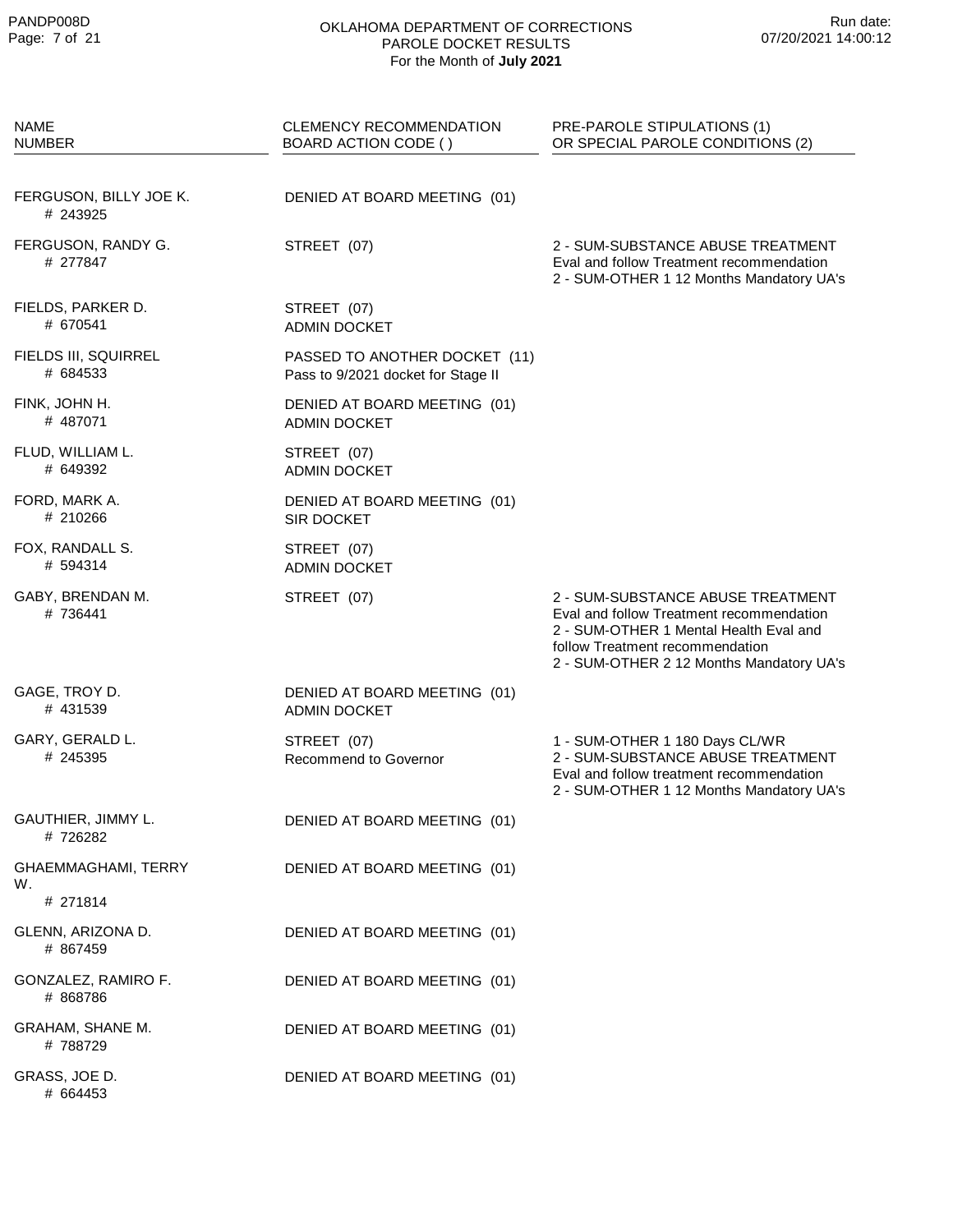| <b>NAME</b><br><b>NUMBER</b>                   | <b>CLEMENCY RECOMMENDATION</b><br>BOARD ACTION CODE ()              | PRE-PAROLE STIPULATIONS (1)<br>OR SPECIAL PAROLE CONDITIONS (2)                                                                                                                                        |
|------------------------------------------------|---------------------------------------------------------------------|--------------------------------------------------------------------------------------------------------------------------------------------------------------------------------------------------------|
| GRAVES, CASEY M.<br># 546195                   | STREET (07)                                                         | 2 - SUM-SUBSTANCE ABUSE TREATMENT<br>Eval and follow Treatment recommendation<br>2 - SUM-OTHER 1 12 Months Mandatory UA's                                                                              |
| GRAY, JEFFREY A.<br># 826001                   | DENIED AT BOARD MEETING (01)                                        |                                                                                                                                                                                                        |
| GUICE, ERIC L.<br># 600635                     | DENIED AT BOARD MEETING (01)<br>SIR DOCKET                          |                                                                                                                                                                                                        |
| HALEY, WILLIAM C.<br># 682962                  | DENIED AT BOARD MEETING (01)<br>SIR DOCKET                          |                                                                                                                                                                                                        |
| HALL, AMANDA R.<br># 620027                    | STREET (07)                                                         | 2 - SUM-SUBSTANCE ABUSE TREATMENT<br>Eval and follow Treatment recommendation<br>2 - SUM-OTHER 1 12 Months Mandatory UA's                                                                              |
| HAMMONDS,<br><b>KRISTENISHA L.</b><br># 861382 | DENIED AT BOARD MEETING (01)                                        |                                                                                                                                                                                                        |
| HANCOCK, WARREN C.<br>#766789                  | DENIED AT BOARD MEETING (01)<br>SIR DOCKET                          |                                                                                                                                                                                                        |
| HARLAN, ANGELA R.<br># 866869                  | STREET (07)<br>Recommend to Governor                                | 2 - SUM-SUBSTANCE ABUSE TREATMENT<br>Eval and follow treatment recommendation<br>2 - SUM-OTHER 1 Mental Health Eval and<br>follow treatment recommendation<br>2 - SUM-OTHER 2 12 Months Mandatory UA;s |
| HARRIS, BRANDON S.<br># 854702                 | PASSED TO ANOTHER DOCKET (11)<br>Pass to 9/2021 due to Tie Vote     |                                                                                                                                                                                                        |
| HARRIS, JACKIE L.<br># 381727                  | DENIED AT BOARD MEETING (01)<br>SIR DOCKET                          |                                                                                                                                                                                                        |
| HARRIS JR., ROBERT C.<br># 747147              | STREET (07)                                                         | 2 - SUM-SUBSTANCE ABUSE TREATMENT<br>Eval and follow treatment recommendation<br>2 - SUM-OTHER 1 12 Months Mandatory UA's                                                                              |
| HARRIS, TONY J.<br># 826624                    | PASSED TO ANOTHER DOCKET (11)<br>Pass to 9/2021 docket for Stage II |                                                                                                                                                                                                        |
| HAYES, CHARLES D.<br># 701500                  | DENIED AT BOARD MEETING (01)<br>SIR DOCKET                          |                                                                                                                                                                                                        |
| HAYNES, DARRIS S.<br># 541319                  | STREET (07)                                                         | 2 - SUM-SUBSTANCE ABUSE TREATMENT<br>Eval and follow Treatment recommendation<br>2 - SUM-OTHER 1 12 Months Mandatory UA's                                                                              |
| HEMPHILL, DIAMOND J.<br># 865956               | PASSED TO ANOTHER DOCKET (11)<br>Pass to 9/2021 docket for Stage II |                                                                                                                                                                                                        |
| HENDERSON, SAMUEL S.<br># 161956               | STREET (07)                                                         | 2 - SUM-SUBSTANCE ABUSE TREATMENT<br>Eval and follow treatment recommendation<br>2 - SUM-OTHER 1 12 Months Mandatory UA's                                                                              |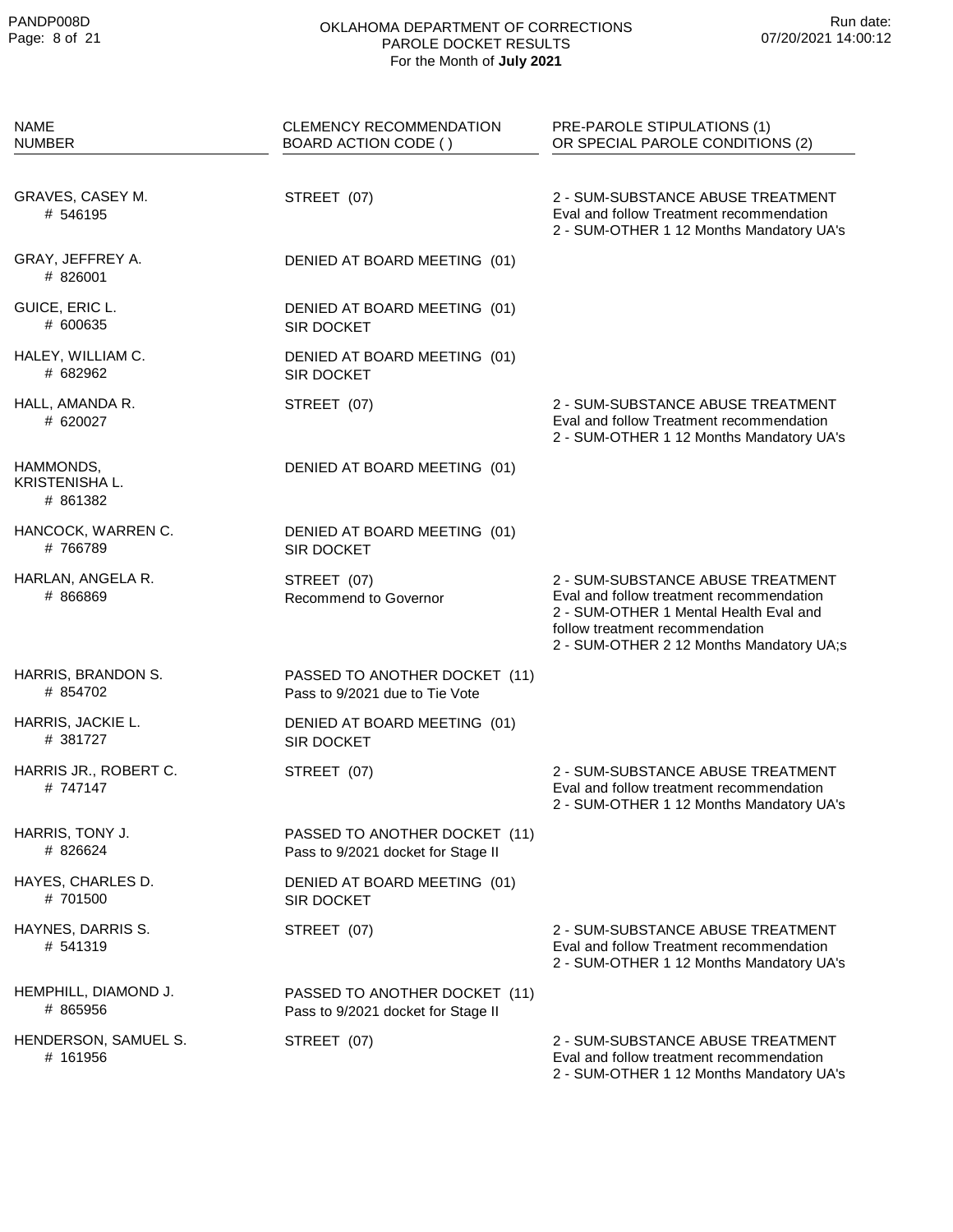| NAME<br>NUMBER                  | CLEMENCY RECOMMENDATION<br>BOARD ACTION CODE ()                     | PRE-PAROLE STIPULATIONS (1)<br>OR SPECIAL PAROLE CONDITIONS (2)                                                                                                                                                                          |
|---------------------------------|---------------------------------------------------------------------|------------------------------------------------------------------------------------------------------------------------------------------------------------------------------------------------------------------------------------------|
| HICKS, SHELDON D.<br># 626279   | DENIED AT BOARD MEETING (01)<br>SIR DOCKET                          |                                                                                                                                                                                                                                          |
| HIGDON, JASON C.<br># 621787    | DENIED AT BOARD MEETING (01)                                        |                                                                                                                                                                                                                                          |
| HIGHTOWER, TRE D.<br># 696105   | DENIED AT BOARD MEETING (01)                                        |                                                                                                                                                                                                                                          |
| HILL, BRADLEY A.<br># 624139    | DENIED AT BOARD MEETING (01)                                        |                                                                                                                                                                                                                                          |
| HIMLE, LANDON<br># 869292       | PASSED TO ANOTHER DOCKET (11)<br>Pass to 9/2021 docket for Stage II |                                                                                                                                                                                                                                          |
| HODGES, EMMIT D.<br># 846997    | PASSED TO ANOTHER DOCKET (11)<br>Pass to 9/2021 due to Tie Vote     |                                                                                                                                                                                                                                          |
| HOOD, TIMASHAY M.<br># 863562   | DENIED AT BOARD MEETING (01)<br><b>SIR DOCKET</b>                   |                                                                                                                                                                                                                                          |
| HOPKINS, KAYLA B.<br># 798883   | DENIED AT BOARD MEETING (01)<br><b>SIR DOCKET</b>                   |                                                                                                                                                                                                                                          |
| HOUSELY, BRIAN K.<br># 779614   | STREET (07)<br><b>ADMIN DOCKET</b>                                  |                                                                                                                                                                                                                                          |
| HOUSLEY, KEVIN D.<br># 215649   | DENIED AT BOARD MEETING (01)                                        |                                                                                                                                                                                                                                          |
| HYNES, ZACHARY P.<br># 697385   | PASSED TO ANOTHER DOCKET (11)<br>Pass to 9/2021 docket for Stage II |                                                                                                                                                                                                                                          |
| JACKSON, JASON R.<br># 686373   | STREET (07)<br><b>ADMIN DOCKET</b>                                  |                                                                                                                                                                                                                                          |
| JACKSON, JEFFREY J.<br># 175918 | DENIED AT BOARD MEETING (01)                                        |                                                                                                                                                                                                                                          |
| JACKSON, TRISTEN R.<br># 601292 | DENIED AT BOARD MEETING (01)<br>SIR DOCKET                          |                                                                                                                                                                                                                                          |
| JAMES, DAWSON<br># 739027       | DENIED AT BOARD MEETING (01)                                        |                                                                                                                                                                                                                                          |
| JAMES JR., INMAN<br># 98341     | DENIED AT BOARD MEETING (01)<br>SIR DOCKET                          |                                                                                                                                                                                                                                          |
| JOHNSON, ALBERT L.<br># 103308  | STREET (07)<br>Recommend to Governor                                | 1 - SUM-OTHER 1 180 Days CL/WR<br>2 - SUM-SUBSTANCE ABUSE TREATMENT<br>Eval and follow Treatment recommendation<br>2 - SUM-OTHER 1 Mental Health Eval and<br>follow Treatment recommendation<br>2 - SUM-OTHER 2 12 Months Mandatory UA's |
| JOHNSON, BRANDON L.             | STREET (07)                                                         |                                                                                                                                                                                                                                          |

781139 #

ADMIN DOCKET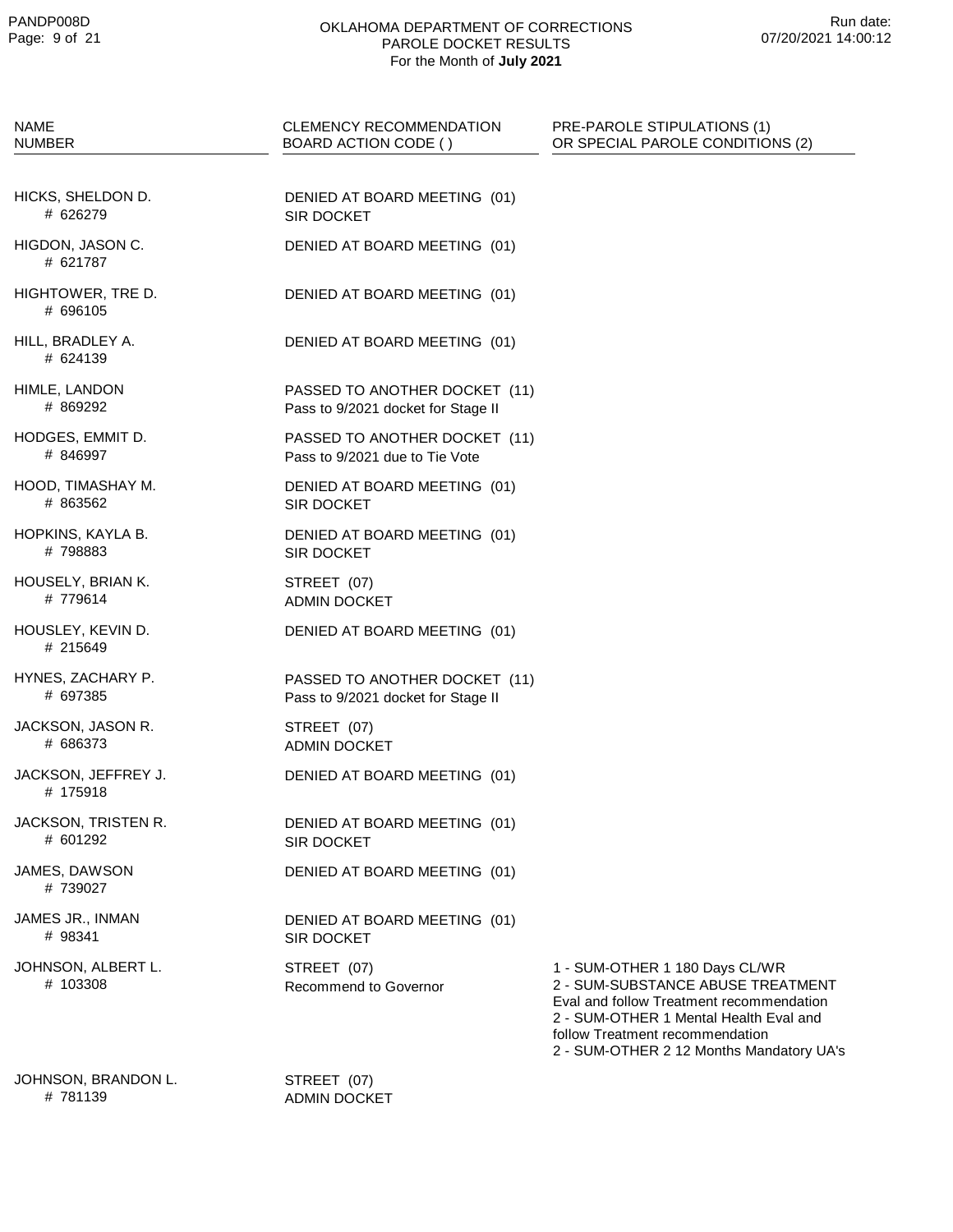| <b>NAME</b><br><b>NUMBER</b>       | <b>CLEMENCY RECOMMENDATION</b><br>BOARD ACTION CODE ()              | PRE-PAROLE STIPULATIONS (1)<br>OR SPECIAL PAROLE CONDITIONS (2)                                                                                                                                        |
|------------------------------------|---------------------------------------------------------------------|--------------------------------------------------------------------------------------------------------------------------------------------------------------------------------------------------------|
| JOHNSON, BRENDON U.<br>#789565     | STREET (07)<br><b>ADMIN DOCKET</b>                                  |                                                                                                                                                                                                        |
| JOHNSON, CLINT C.<br># 628450      | PASSED TO ANOTHER DOCKET (11)<br>Pass to 9/2021 docket for Stage II |                                                                                                                                                                                                        |
| JOHNSON, JACKIE W.<br># 139886     | STREET (07)<br><b>ADMIN DOCKET</b>                                  |                                                                                                                                                                                                        |
| JOHNSON, MARCUS<br># 860148        | STREET (07)<br><b>ADMIN DOCKET</b>                                  |                                                                                                                                                                                                        |
| JOHNSON, STONEY L.<br># 202832     | PASSED TO ANOTHER DOCKET (11)<br>Pass to 9/2021 due to Tie Vote     |                                                                                                                                                                                                        |
| JOLLY, DAVID K.<br># 855957        | STREET (07)<br><b>ADMIN DOCKET</b>                                  |                                                                                                                                                                                                        |
| JONES, CASSIE R.<br># 836052       | PASSED TO ANOTHER DOCKET (11)<br>Pass to 9/2021 due to Tie Vote     |                                                                                                                                                                                                        |
| JONES, TRACY L.<br># 703660        | DENIED AT BOARD MEETING (01)                                        |                                                                                                                                                                                                        |
| JONES, TYLER B.<br># 557220        | STREET (07)                                                         | 2 - SUM-SUBSTANCE ABUSE TREATMENT<br>Eval and follow Treatment recommendation<br>2 - SUM-OTHER 1 12 Months Mandatory UA's                                                                              |
| JONES, TYREAK J.<br># 757484       | DENIED AT BOARD MEETING (01)                                        |                                                                                                                                                                                                        |
| JORDAN III, CHARLES J.<br># 551729 | STRICKEN (15)                                                       |                                                                                                                                                                                                        |
| JORDAN, KYLE R.<br># 651875        | DENIED AT BOARD MEETING (01)<br>SIR DOCKET                          |                                                                                                                                                                                                        |
| JORDAN JR., ROGER D.<br># 695374   | STREET (07)<br>Recommend to Governor                                | 2 - SUM-SUBSTANCE ABUSE TREATMENT<br>Eval and follow Treatment recommendation<br>2 - SUM-OTHER 1 12 Months Mandatory UA's<br>2 - SUM-OTHER 2 Mental Health Eval and<br>follow Treatment recommendation |
| KENT, JASON D.<br># 484294         | PASSED TO ANOTHER DOCKET (11)<br>Pass to 9/2021 docket for Stage II |                                                                                                                                                                                                        |
| KIENZLE, CHRISTOPHER               | DET OR VOID (06)                                                    |                                                                                                                                                                                                        |
| J.<br># 864635                     |                                                                     |                                                                                                                                                                                                        |
| KIM, JAMES O.<br># 174791          | PASSED TO ANOTHER DOCKET (11)<br>Pass to 9/2021 docket for Stage II |                                                                                                                                                                                                        |
| KING, RAYMOND C.<br># 736842       | DENIED AT BOARD MEETING (01)                                        |                                                                                                                                                                                                        |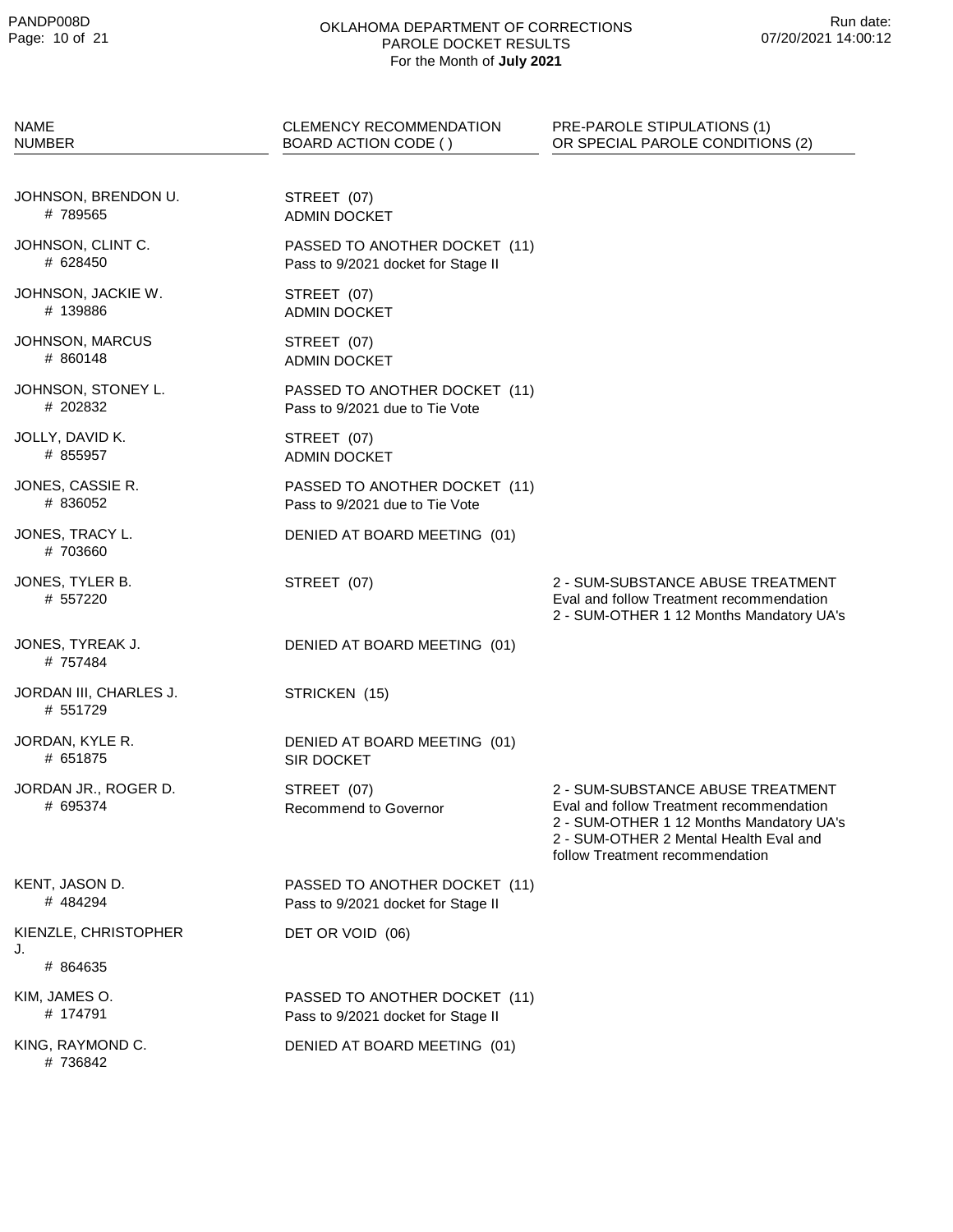| <b>NAME</b><br><b>NUMBER</b>      | CLEMENCY RECOMMENDATION<br>BOARD ACTION CODE ()                                 | PRE-PAROLE STIPULATIONS (1)<br>OR SPECIAL PAROLE CONDITIONS (2)                                                                                                                                        |
|-----------------------------------|---------------------------------------------------------------------------------|--------------------------------------------------------------------------------------------------------------------------------------------------------------------------------------------------------|
| KLEIN, ROBERT S.<br># 200931      | DENIED AT BOARD MEETING (01)                                                    |                                                                                                                                                                                                        |
| KNIGHT, MICHAEL N.<br># 457114    | DENIED AT BOARD MEETING (01)                                                    |                                                                                                                                                                                                        |
| KRAMER, DEVAN P.<br># 849404      | DENIED AT BOARD MEETING (01)<br>SIR DOCKET                                      |                                                                                                                                                                                                        |
| KRAMER, RICHARD R.<br># 502629    | DENIED AT BOARD MEETING (01)                                                    |                                                                                                                                                                                                        |
| KRASKY II, GREGORY A.<br># 641719 | STREET (07)                                                                     | 2 - SUM-SUBSTANCE ABUSE TREATMENT<br>Eval and follow Treatment recommendation<br>2 - SUM-OTHER 1 12 Months Mandatory UA's<br>2 - SUM-OTHER 2 Mental Health Eval and<br>follow Treatment recommendation |
| LANE, KATRINA R.<br># 244668      | PASSED TO ANOTHER DOCKET (11)<br>Pass to 9/2021 due to Tie Vote                 |                                                                                                                                                                                                        |
| LAZARIN, ROSA I.<br># 771558      | DENIED AT BOARD MEETING (01)<br>SIR DOCKET                                      |                                                                                                                                                                                                        |
| LEE, CHRISTOPHER W.<br># 625207   | DENIED AT BOARD MEETING (01)<br><b>ADMIN DOCKET</b>                             |                                                                                                                                                                                                        |
| LEEK, JOSEPH P.<br># 850552       | PASSED TO ANOTHER DOCKET (11)<br>Pass to 9/2021 due to Tie Vote                 |                                                                                                                                                                                                        |
| LESHORE JR., GLEN<br># 668201     | DENIED AT BOARD MEETING (01)<br><b>SIR DOCKET</b>                               |                                                                                                                                                                                                        |
| LEWIS, JONEL D.<br># 664923       | DENIED AT BOARD MEETING (01)<br>SIR DOCKET                                      |                                                                                                                                                                                                        |
| LOPEZ, APOLINAR<br># 836577       | STREET (07)                                                                     | 2 - SUM-SUBSTANCE ABUSE TREATMENT<br>Eval and follow Treatment recommendation<br>2 - SUM-OTHER 1 12 Months Mandatory UA's                                                                              |
| LOPEZ JR., DAVID J.<br># 168073   | STREET (07)                                                                     | 2 - SUM-SUBSTANCE ABUSE TREATMENT<br>Eval and follow Treatment recommendation<br>2 - SUM-OTHER 1 Mental Health Eval and<br>follow Treatment recommendation<br>2 - SUM-OTHER 2 12 Months Mandatory UA's |
| LOUIS, RICARDO N.<br># 180558     | <b>COMMUTE SENTENCE (03)</b><br>Recommend to Governor to commute to<br>15 years |                                                                                                                                                                                                        |
| LYON, WILLIAM S.<br># 797112      | DENIED AT BOARD MEETING (01)<br><b>SIR DOCKET</b>                               |                                                                                                                                                                                                        |
| MANCINAS, SABRINA N.<br># 721117  | STREET (07)<br><b>Recommend to Governor</b>                                     | 1 - SUM-OTHER 1 Test for GED<br>2 - SUM-SUBSTANCE ABUSE TREATMENT<br>Eval and follow Treatment recommendation<br>2 - SUM-OTHER 1 12 Months Mandatory UA's                                              |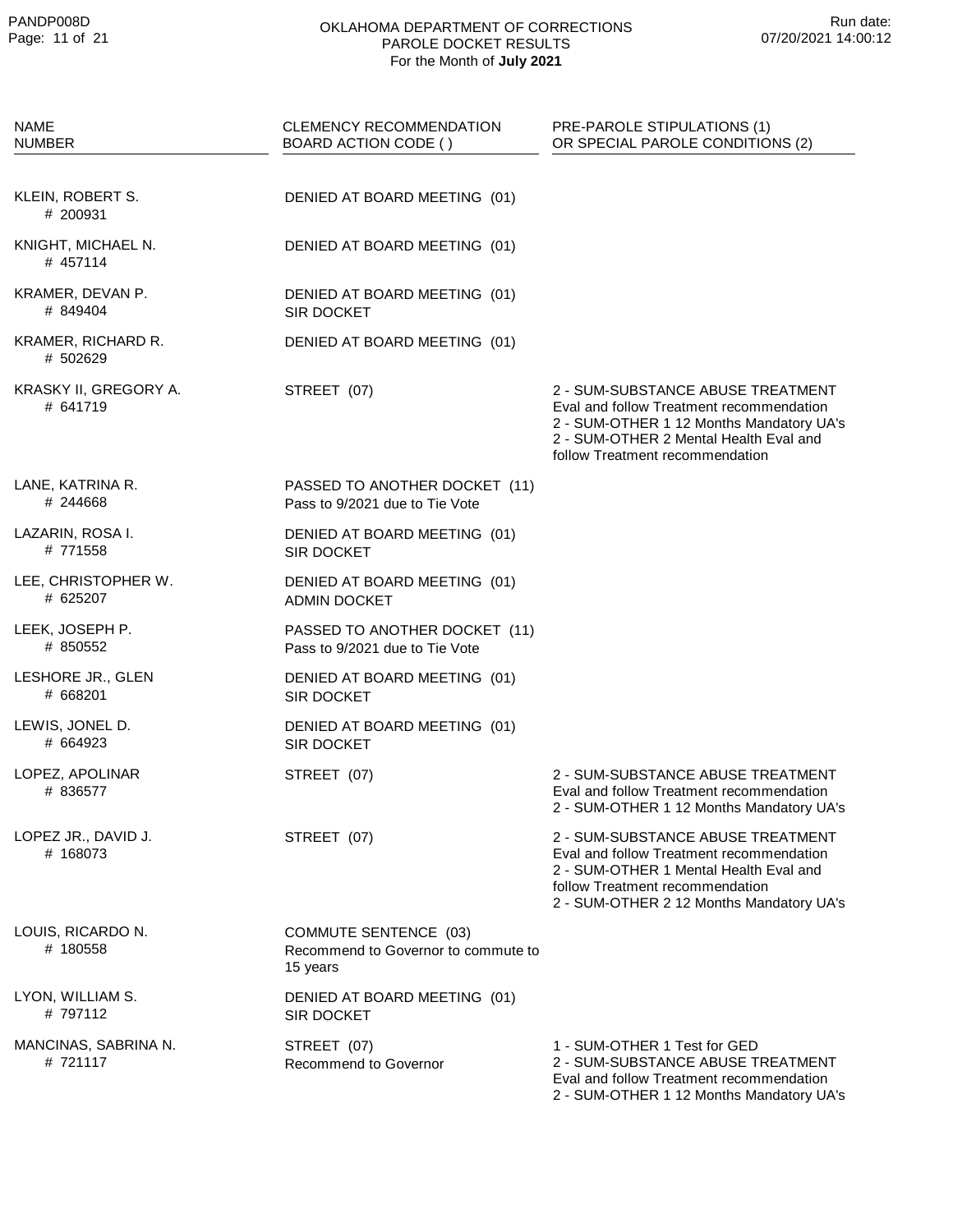| <b>NAME</b><br>NUMBER            | <b>CLEMENCY RECOMMENDATION</b><br>BOARD ACTION CODE ()                          | PRE-PAROLE STIPULATIONS (1)<br>OR SPECIAL PAROLE CONDITIONS (2)                                                                                                                                                                        |
|----------------------------------|---------------------------------------------------------------------------------|----------------------------------------------------------------------------------------------------------------------------------------------------------------------------------------------------------------------------------------|
|                                  |                                                                                 |                                                                                                                                                                                                                                        |
| MARTIN, BARI R.<br>#790023       | STREET (07)<br>Recommend to governor                                            | 2 - SUM-SUBSTANCE ABUSE TREATMENT<br>Eval and follow Treatment recommendation<br>2 - SUM-OTHER 1 12 Months Mandatory UA's<br>2 - SUM-OTHER 2 Mental Health Eval and<br>follow Treatment recommendation                                 |
| MARTIN IV, WILLIAM<br># 192627   | DENIED AT BOARD MEETING (01)<br><b>SIR DOCKET</b>                               |                                                                                                                                                                                                                                        |
| MARTINEZ, EDGAR O.<br># 828095   | DENIED AT BOARD MEETING (01)<br>SIR DOCKET                                      |                                                                                                                                                                                                                                        |
| MASON, DANIEL W.<br>#757328      | DENIED AT BOARD MEETING (01)                                                    |                                                                                                                                                                                                                                        |
| MATHENY, JOSHUA D.<br># 823365   | DENIED AT BOARD MEETING (01)<br><b>SIR DOCKET</b>                               |                                                                                                                                                                                                                                        |
| MAXSON, JAMES N.<br># 585008     | STREET (07)<br><b>ADMIN DOCKET</b>                                              |                                                                                                                                                                                                                                        |
| MAYFIELD, MATTHEW<br># 824024    | PASSED TO ANOTHER DOCKET (11)<br>Pass to 9/2021 due to Tie Vote                 |                                                                                                                                                                                                                                        |
| MCBRIDE, MICHAEL S.<br># 531425  | <b>COMMUTE SENTENCE (03)</b><br>Recommend to governor to commute to<br>15 years |                                                                                                                                                                                                                                        |
| MCCLENDON, DEMETRIUS<br># 683675 | STREET (07)                                                                     | 2 - SUM-SUBSTANCE ABUSE TREATMENT<br>Eval and follow Treatment recommendation<br>2 - SUM-OTHER 1 12 Months Mandatory UA's                                                                                                              |
| MCCOLLOUGH, DAVID W.<br># 185481 | PASSED TO ANOTHER DOCKET (11)<br>Pass to 9/2021 due to Tie Vote                 |                                                                                                                                                                                                                                        |
| MCDONALD, TIMOTHY S.<br># 213363 | PASSED TO ANOTHER DOCKET (11)<br>Pass to 9/2021 due to Tie Vote                 |                                                                                                                                                                                                                                        |
| MCELROY, TROY L.<br>#763346      | STREET (07)                                                                     | 1 - SUM-OTHER 1 Test for GED<br>2 - SUM-SUBSTANCE ABUSE TREATMENT<br>Eval and follow Treatment recommendation<br>2 - SUM-OTHER 1 12 Months Mandatory UA's<br>2 - SUM-OTHER 2 Mental Health Eval and<br>follow Treatment recommendation |
| MCJUNKINS, ORLANDO<br># 680553   | DENIED AT BOARD MEETING (01)<br>SIR DOCKET                                      |                                                                                                                                                                                                                                        |
| MCKIMBLE, CLINTON E.<br># 179566 | DENIED AT BOARD MEETING (01)                                                    |                                                                                                                                                                                                                                        |
| MCLENDON, PAMELA A.<br># 851439  | STREET (07)                                                                     | 2 - SUM-SUBSTANCE ABUSE TREATMENT<br>Eval and follow treatment recommendation<br>2 - SUM-OTHER 1 12 Months Mandatory UA's<br>2 - SUM-OTHER 2 Mental Health Eval and<br>follow treatment recommendation                                 |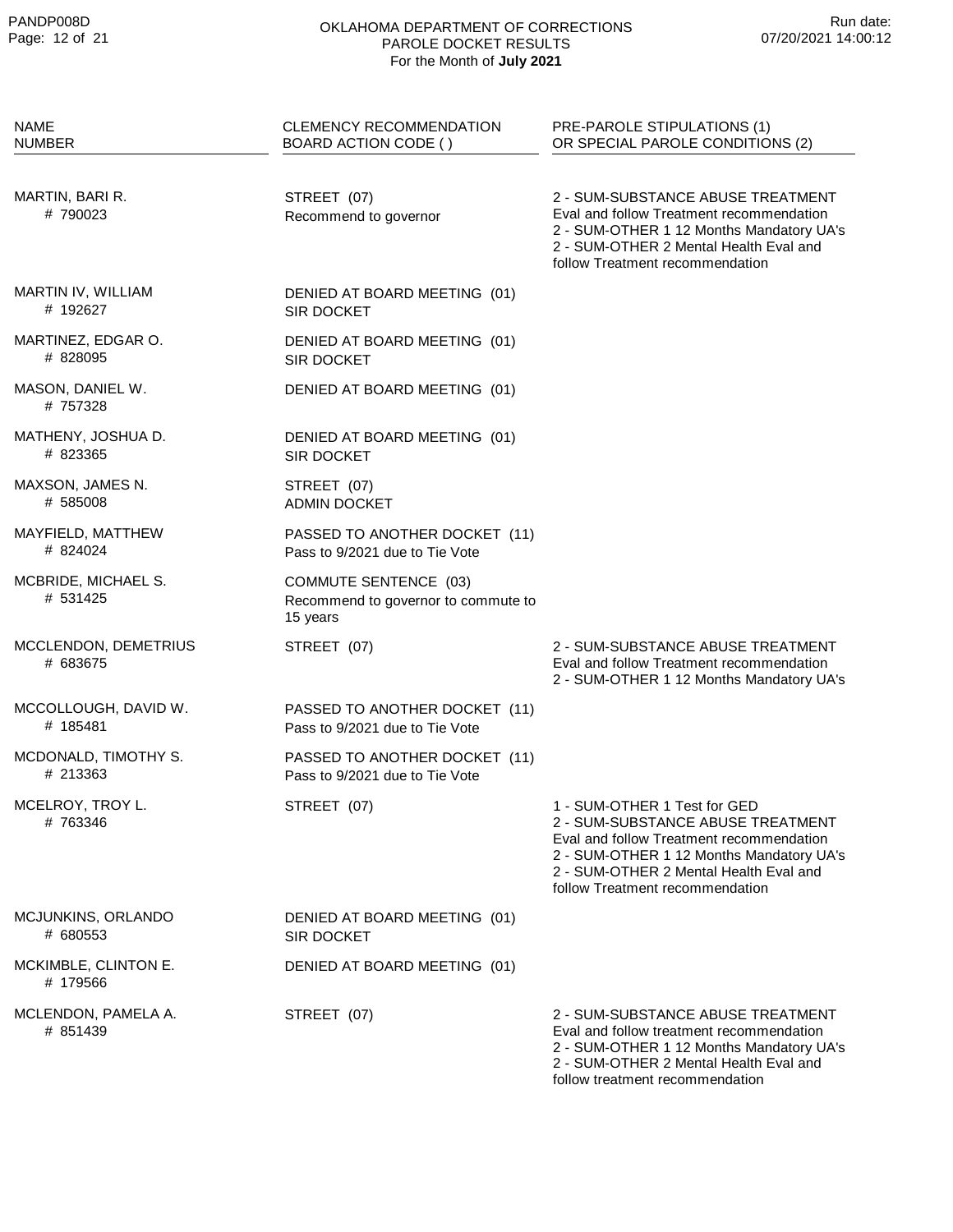| <b>NAME</b><br><b>NUMBER</b>       | <b>CLEMENCY RECOMMENDATION</b><br>BOARD ACTION CODE ()                          | PRE-PAROLE STIPULATIONS (1)<br>OR SPECIAL PAROLE CONDITIONS (2)                                                           |
|------------------------------------|---------------------------------------------------------------------------------|---------------------------------------------------------------------------------------------------------------------------|
| MCMICHAEL, CALEB R.<br># 723511    | DENIED AT BOARD MEETING (01)<br><b>SIR DOCKET</b>                               |                                                                                                                           |
| MEDRANO III, JUAN J.<br># 534675   | PASSED TO ANOTHER DOCKET (11)<br>Pass to 9/2021 due to Tie Vote                 |                                                                                                                           |
| MELROSE, BRUCE A.<br># 657583      | DENIED AT BOARD MEETING (01)                                                    |                                                                                                                           |
| METEVELIS, DAVID M.<br># 760132    | DENIED AT BOARD MEETING (01)<br><b>ADMIN DOCKET</b>                             |                                                                                                                           |
| MEZA SR., CATARINOS S.<br># 781304 | DENIED AT BOARD MEETING (01)                                                    |                                                                                                                           |
| MINK, DAMON<br># 522429            | DENIED AT BOARD MEETING (01)<br><b>SIR DOCKET</b>                               |                                                                                                                           |
| MONTANO, JUAN C.<br># 715202       | STRICKEN (15)                                                                   |                                                                                                                           |
| MOORE, GARY W.<br># 114017         | DENIED AT BOARD MEETING (01)                                                    |                                                                                                                           |
| MOORE JR., MICHAEL J.<br># 427050  | <b>COMMUTE SENTENCE (03)</b><br>Recommend to governor to commute to<br>18 years |                                                                                                                           |
| MORLAN, KARL A.<br># 527923        | DENIED AT BOARD MEETING (01)                                                    |                                                                                                                           |
| MORTON, DION J.<br># 265567        | <b>COMMUTE SENTENCE (03)</b><br>Recommend to governor to commute to<br>14 years |                                                                                                                           |
| MOSES, ERIC J.<br># 436889         | DENIED AT BOARD MEETING (01)<br>SIR DOCKET                                      |                                                                                                                           |
| MULLIGAN, WESLEY R.<br># 378560    | PASSED TO ANOTHER DOCKET (11)<br>Pass to 9/2021 due to Tie Vote                 |                                                                                                                           |
| MUNOZ, ARTURO<br># 860155          | DENIED AT BOARD MEETING (01)                                                    |                                                                                                                           |
| MURPHY, JESSICA L.<br># 797793     | <b>COMMUTE SENTENCE (03)</b><br>Recommend to governor to commute to<br>4 years  |                                                                                                                           |
| NELSON, HEATHER B.<br># 773164     | STREET (07)                                                                     | 2 - SUM-SUBSTANCE ABUSE TREATMENT<br>Eval and follow Treatment recommendation<br>2 - SUM-OTHER 1 12 Months Mandatory UA's |
| PANDO, ISMAEL H.<br>#768186        | DET OR VOID (06)                                                                |                                                                                                                           |
| PARKER, CALVIN E.<br># 712275      | STREET (07)<br><b>ADMIN DOCKET</b>                                              |                                                                                                                           |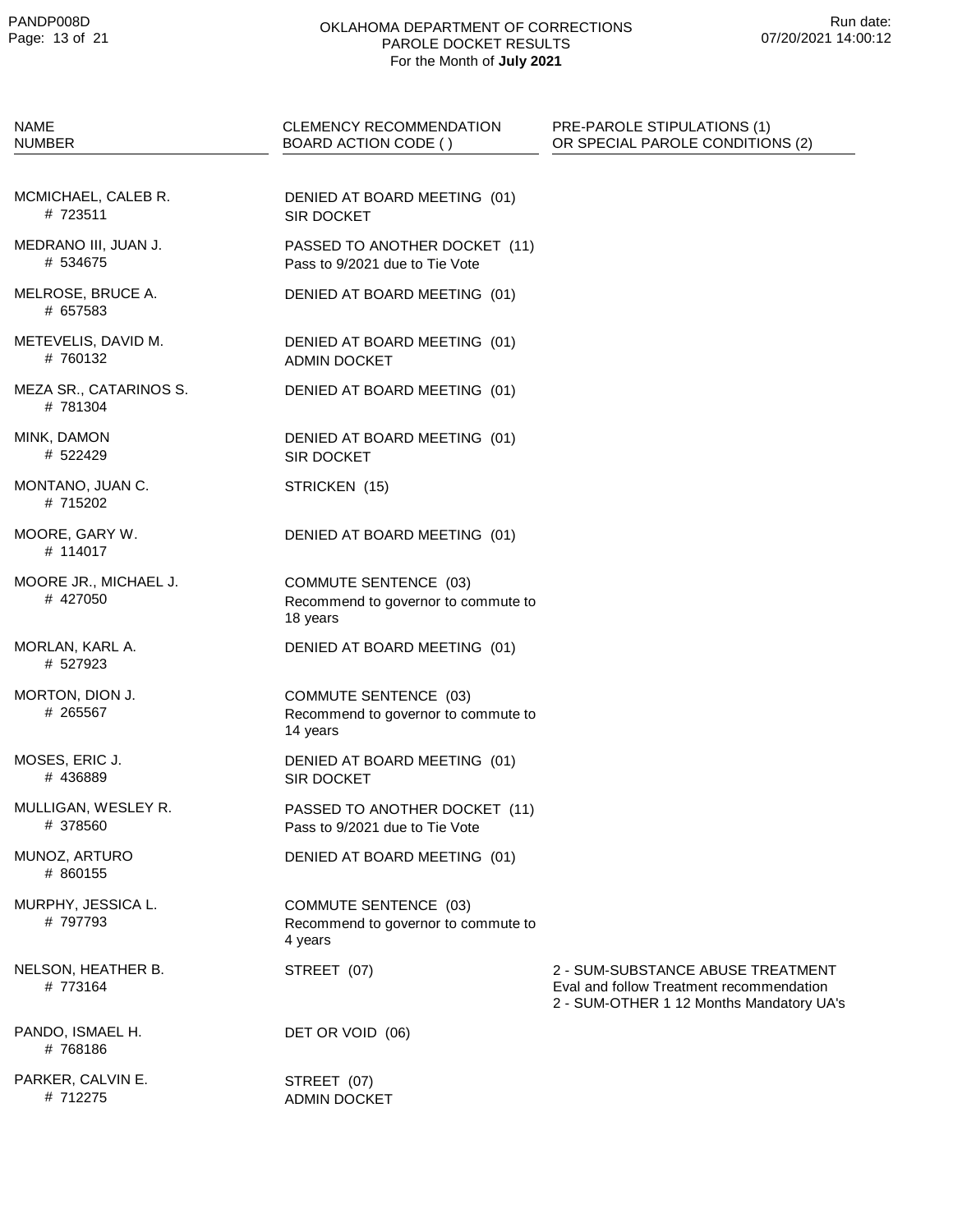| NAME<br><b>NUMBER</b>             | <b>CLEMENCY RECOMMENDATION</b><br>BOARD ACTION CODE ()                          | PRE-PAROLE STIPULATIONS (1)<br>OR SPECIAL PAROLE CONDITIONS (2)                                                                                                                                        |
|-----------------------------------|---------------------------------------------------------------------------------|--------------------------------------------------------------------------------------------------------------------------------------------------------------------------------------------------------|
| PARSLEY, DOUGLAS<br># 210486      | STREET (07)<br><b>ADMIN DOCKET</b>                                              |                                                                                                                                                                                                        |
| PAYTON, ROBERT L.<br># 651872     | DENIED AT BOARD MEETING (01)                                                    |                                                                                                                                                                                                        |
| PERCELL, JOHN E.<br># 612399      | PASSED TO ANOTHER DOCKET (11)<br>Pass to 9/2021 docket for Stage II             |                                                                                                                                                                                                        |
| PEREZ, ANTHONY J.<br># 641517     | PASSED TO ANOTHER DOCKET (11)<br>Pass to 9/2021 due to Tie Vote                 |                                                                                                                                                                                                        |
| PERRY, JUSTIN L.<br># 555362      | DENIED AT BOARD MEETING (01)<br><b>SIR DOCKET</b>                               |                                                                                                                                                                                                        |
| PHILLIPS, TRENTON S.<br># 834826  | PASSED TO ANOTHER DOCKET (11)<br>Pass to 9/2021 due to Tie Vote                 |                                                                                                                                                                                                        |
| POLSTON, JODY R.<br># 797940      | DENIED AT BOARD MEETING (01)                                                    |                                                                                                                                                                                                        |
| PONCE-LEOS, ISIDRO<br>#782814     | STREET (07)                                                                     | 2 - SUM-SUBSTANCE ABUSE TREATMENT<br>Eval and follow Treatment recommendation<br>2 - SUM-OTHER 1 12 Months Mandatory UA's                                                                              |
| POSEY, JONATHAN L.<br># 851332    | DENIED AT BOARD MEETING (01)<br><b>ADMIN DOCKET</b>                             |                                                                                                                                                                                                        |
| PRATT, COURTNEY A.<br># 675298    | COMMUTE SENTENCE (03)<br>Recommend to Governor to commute to<br>18 years        |                                                                                                                                                                                                        |
| PRINCE II, LEANDER W.<br># 190964 | <b>COMMUTE SENTENCE (03)</b><br>Recommend to governor to Commute to<br>21 years |                                                                                                                                                                                                        |
| PRIVETT, DALTON S.<br># 727404    | <b>COMMUTE SENTENCE (03)</b><br>Commutation is recommended                      |                                                                                                                                                                                                        |
| PRYOR, LORI R.<br># 551915        | DENIED AT BOARD MEETING (01)                                                    |                                                                                                                                                                                                        |
| PULLIAM, JULIUS E.<br># 501569    | DENIED AT BOARD MEETING (01)<br>SIR DOCKET                                      |                                                                                                                                                                                                        |
| QUALLS, TERA R.<br># 265720       | PASSED TO ANOTHER DOCKET (11)<br>Pass to 9/2021 docket for Stage II             |                                                                                                                                                                                                        |
| RAMBO, JAMES A.<br># 869066       | STREET (07)<br><b>ADMIN DOCKET</b>                                              |                                                                                                                                                                                                        |
| RAMOS JR., ALVARO<br># 542114     | STREET (07)                                                                     | 2 - SUM-SUBSTANCE ABUSE TREATMENT<br>Eval and follow Treatment recommendation<br>2 - SUM-OTHER 1 12 Months Mandatory UA's<br>2 - SUM-OTHER 2 Mental Health Eval and<br>follow Treatment recommendation |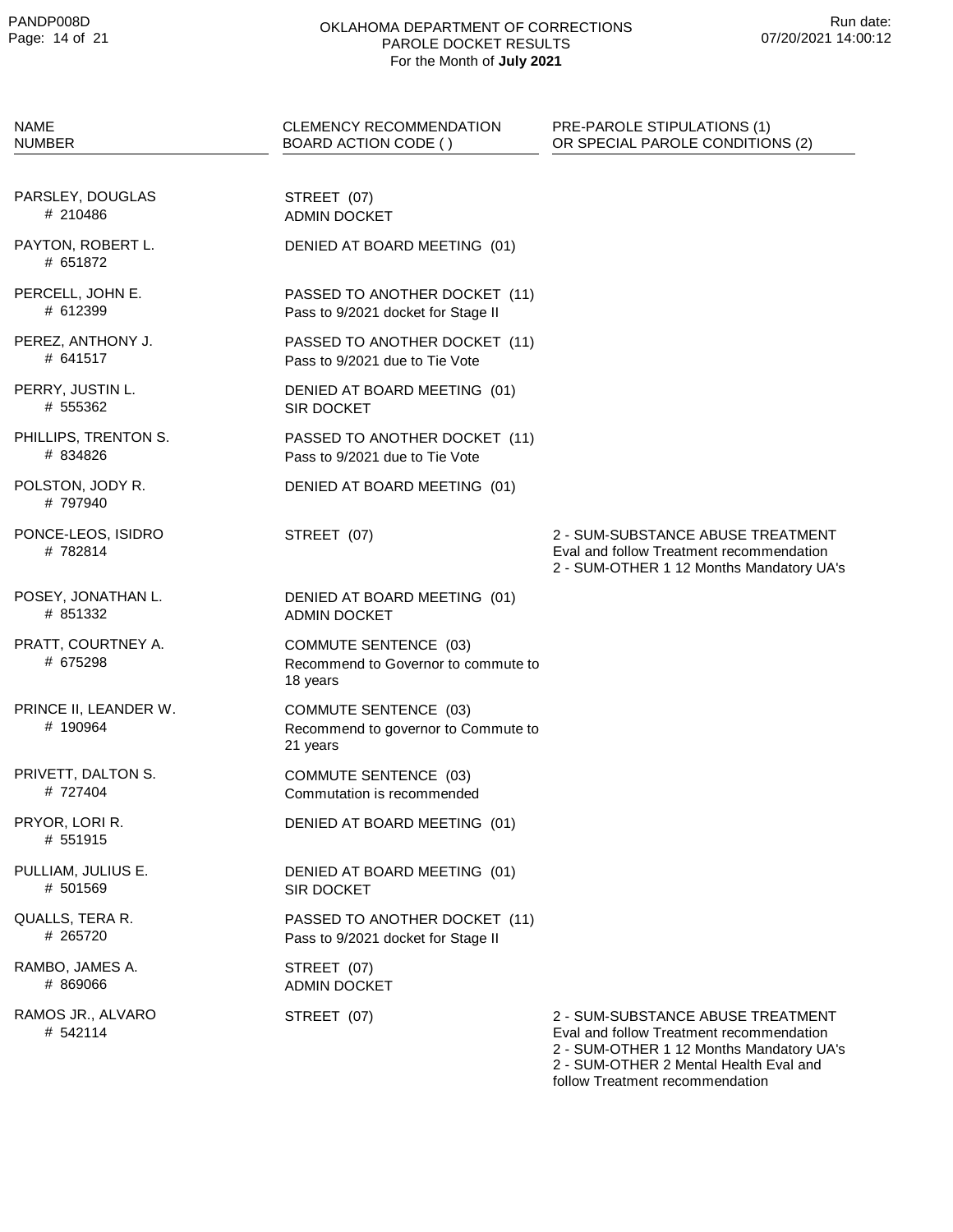| <b>NAME</b><br><b>NUMBER</b>      | <b>CLEMENCY RECOMMENDATION</b><br>BOARD ACTION CODE ()                                                                                   | PRE-PAROLE STIPULATIONS (1)<br>OR SPECIAL PAROLE CONDITIONS (2)                                                                                                                                                                     |
|-----------------------------------|------------------------------------------------------------------------------------------------------------------------------------------|-------------------------------------------------------------------------------------------------------------------------------------------------------------------------------------------------------------------------------------|
| RAMSEY, CRISTEN R.<br># 866614    | DENIED AT BOARD MEETING (01)<br><b>ADMIN DOCKET</b>                                                                                      |                                                                                                                                                                                                                                     |
| RATLIFF, ROBIN G.<br># 242233     | STREET (07)<br><b>Recommend to Governor</b>                                                                                              |                                                                                                                                                                                                                                     |
| RAWLS, WARREN C.<br># 465564      | DENIED AT BOARD MEETING (01)                                                                                                             |                                                                                                                                                                                                                                     |
| REID, ERIC<br># 868580            | DENIED AT BOARD MEETING (01)<br><b>ADMIN DOCKET</b>                                                                                      |                                                                                                                                                                                                                                     |
| REID, STANLEY S.<br># 381302      | STREET (07)<br><b>ADMIN DOCKET</b>                                                                                                       |                                                                                                                                                                                                                                     |
| RENTON, DUSTIN M.<br># 655050     | <b>COMMUTE SENTENCE (03)</b><br>Recommend to governor to commute<br>CF-2017-313 to 15 years CF-2018-97 &<br>CF-2018-102 to 10 years only |                                                                                                                                                                                                                                     |
| REYNA, JEREMY A.<br># 867767      | DENIED AT BOARD MEETING (01)                                                                                                             |                                                                                                                                                                                                                                     |
| RICH, BRANDON L.<br># 867915      | DENIED AT BOARD MEETING (01)                                                                                                             |                                                                                                                                                                                                                                     |
| RIGGS, CHARLIE G.<br># 836394     | STREET (07)                                                                                                                              | 2 - SUM-SUBSTANCE ABUSE TREATMENT<br>Eval and follow Treatment recommendation<br>2 - SUM-OTHER 1 Mental Health Eval and<br>follow Treatment recommendation<br>2 - SUM-OTHER 2 12 Months Mandatory UA;s                              |
| RIVERA, PEDRO R.<br># 527788      | DENIED AT BOARD MEETING (01)                                                                                                             |                                                                                                                                                                                                                                     |
| ROACH, SISSY S.<br># 662132       | STREET (07)                                                                                                                              | 2 - SUM-SUBSTANCE ABUSE TREATMENT<br>Eval and follow Treatment recommendation<br>2 - SUM-OTHER 1 Mental Health Eval and<br>follow Treatment recommendation<br>2 - SUM-OTHER 2 12 Months Eval and follow<br>Treatment recommendation |
| ROBERSON, JAMES R.<br># 581713    | <b>COMMUTE SENTENCE (03)</b><br>Recommend to governor to commute to<br>11 years                                                          |                                                                                                                                                                                                                                     |
| ROBERTS, CALLIE D.<br># 828596    | STREET (07)                                                                                                                              | 2 - SUM-SUBSTANCE ABUSE TREATMENT<br>Eval and follow Treatment recommendation<br>2 - SUM-OTHER 1 Mental Health Eval and<br>follow Treatment recommendation<br>2 - SUM-OTHER 2 12 Months Mandatory UA's                              |
| ROBERTSON, CLINTON T.<br># 864898 | DENIED AT BOARD MEETING (01)                                                                                                             |                                                                                                                                                                                                                                     |
| ROBINSON, JACKIE J.<br># 851648   | PASSED TO ANOTHER DOCKET (11)<br>Pass to 9/2021 due to Tie Vote                                                                          |                                                                                                                                                                                                                                     |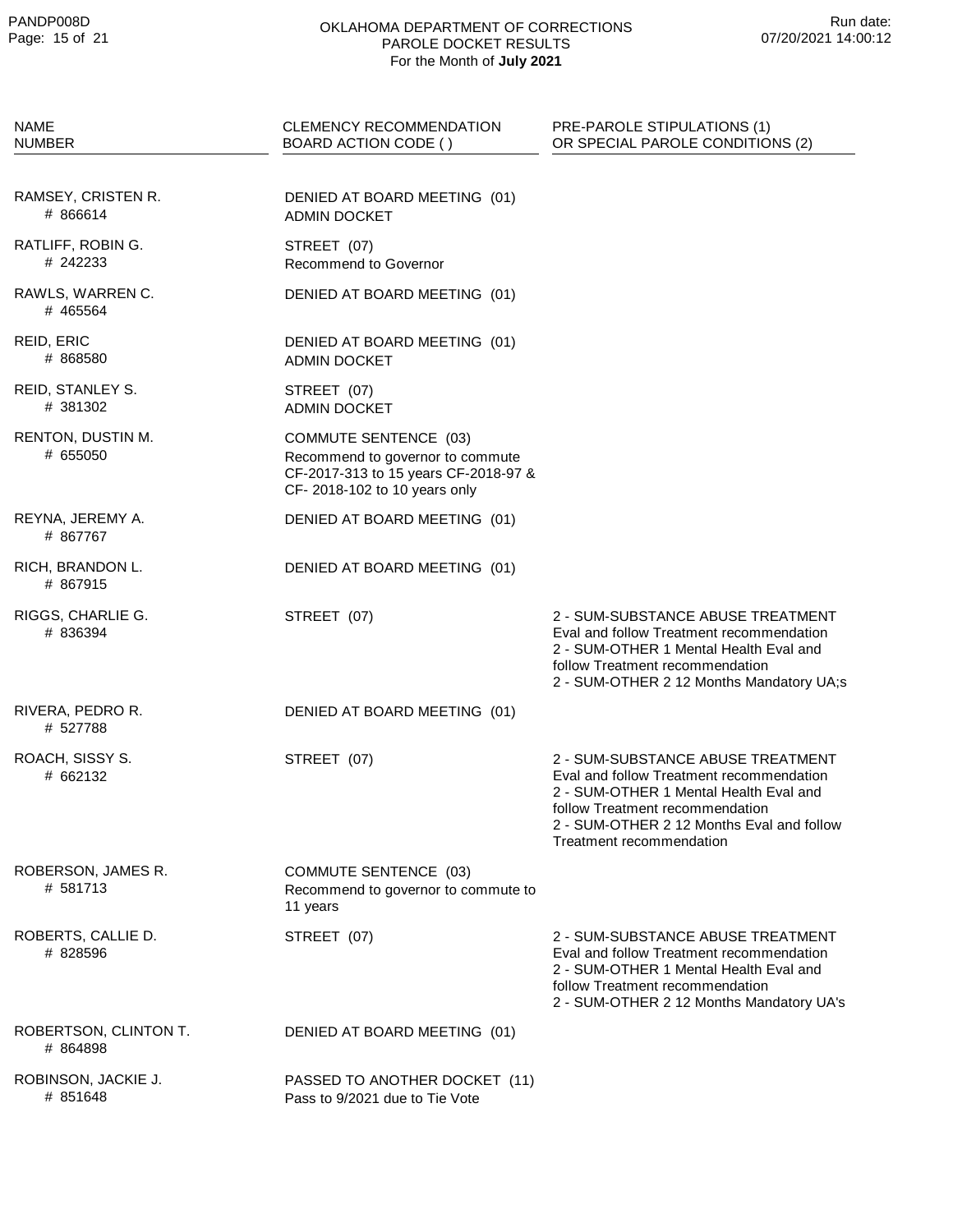| <b>NAME</b><br><b>NUMBER</b>           | <b>CLEMENCY RECOMMENDATION</b><br>BOARD ACTION CODE ()                                                                              | PRE-PAROLE STIPULATIONS (1)<br>OR SPECIAL PAROLE CONDITIONS (2)                                                           |
|----------------------------------------|-------------------------------------------------------------------------------------------------------------------------------------|---------------------------------------------------------------------------------------------------------------------------|
| RODRIGUEZ, STEPHEN C.<br># 410692      | COMMUTE SENTENCE (03)<br>Recommend to governor to commute to<br>9 years                                                             |                                                                                                                           |
| ROSE, GARY L.<br># 524084              | DENIED AT BOARD MEETING (01)                                                                                                        |                                                                                                                           |
| ROSS, KEVIN T.<br># 609037             | PASSED TO ANOTHER DOCKET (11)<br>Pass to 9/2021 due to Tie Vote                                                                     |                                                                                                                           |
| ROUSE, JAMES R.<br># 684788            | STREET (07)                                                                                                                         | 2 - SUM-SUBSTANCE ABUSE TREATMENT<br>Eval and follow Treatment recommendation<br>2 - SUM-OTHER 1 12 Months Mandatory UA's |
| ROZELL, KRISTIAN M.<br>#722677         | <b>COMMUTE SENTENCE (03)</b><br>Recommend to governor to commute to<br>12 years                                                     |                                                                                                                           |
| RUIZ JR., ALBERTO<br># 652051          | DENIED AT BOARD MEETING (01)                                                                                                        |                                                                                                                           |
| RUIZ, RAMIRO<br># 160480               | <b>COMMUTE SENTENCE (03)</b><br>Recommend to governor to commute<br>CF-1994-413 to 28 years, CF-2011-33<br>& CF-2011-55 to 25 years |                                                                                                                           |
| SABO, JOSHUA A.<br># 655159            | DENIED AT BOARD MEETING (01)                                                                                                        |                                                                                                                           |
| SAUNDERS, DARRUS E.<br>#749237         | DENIED AT BOARD MEETING (01)<br><b>SIR DOCKET</b>                                                                                   |                                                                                                                           |
| SCHOGGINS, ROBERT W.<br># 153666       | DENIED AT BOARD MEETING (01)                                                                                                        |                                                                                                                           |
| SCHONFIELD, CHARLES<br>D.<br># 649205  | STREET (07)                                                                                                                         | 2 - SUM-SUBSTANCE ABUSE TREATMENT<br>Eval and follow treatment recommendation<br>2 - SUM-OTHER 1 12 Months Mandatory UA's |
| SEALS, CAMERON D.<br># 575928          | <b>COMMUTE SENTENCE (03)</b><br>Recommend to governor to commute to<br>20 years                                                     |                                                                                                                           |
| SESCO, JOSHUA P.<br># 866364           | STREET (07)<br><b>ADMIN DOCKET</b>                                                                                                  |                                                                                                                           |
| SHATSWELL, DAVID G.<br># 181220        | STREET (07)<br><b>ADMIN DOCKET</b>                                                                                                  |                                                                                                                           |
| SHAW, WILLIAM J.<br># 260336           | COMMUTE SENTENCE (03)<br>Recommend to governor to commute to<br>15 years                                                            |                                                                                                                           |
| SHEPHERD JR., NORMAN<br>G.<br># 632975 | DENIED AT BOARD MEETING (01)                                                                                                        |                                                                                                                           |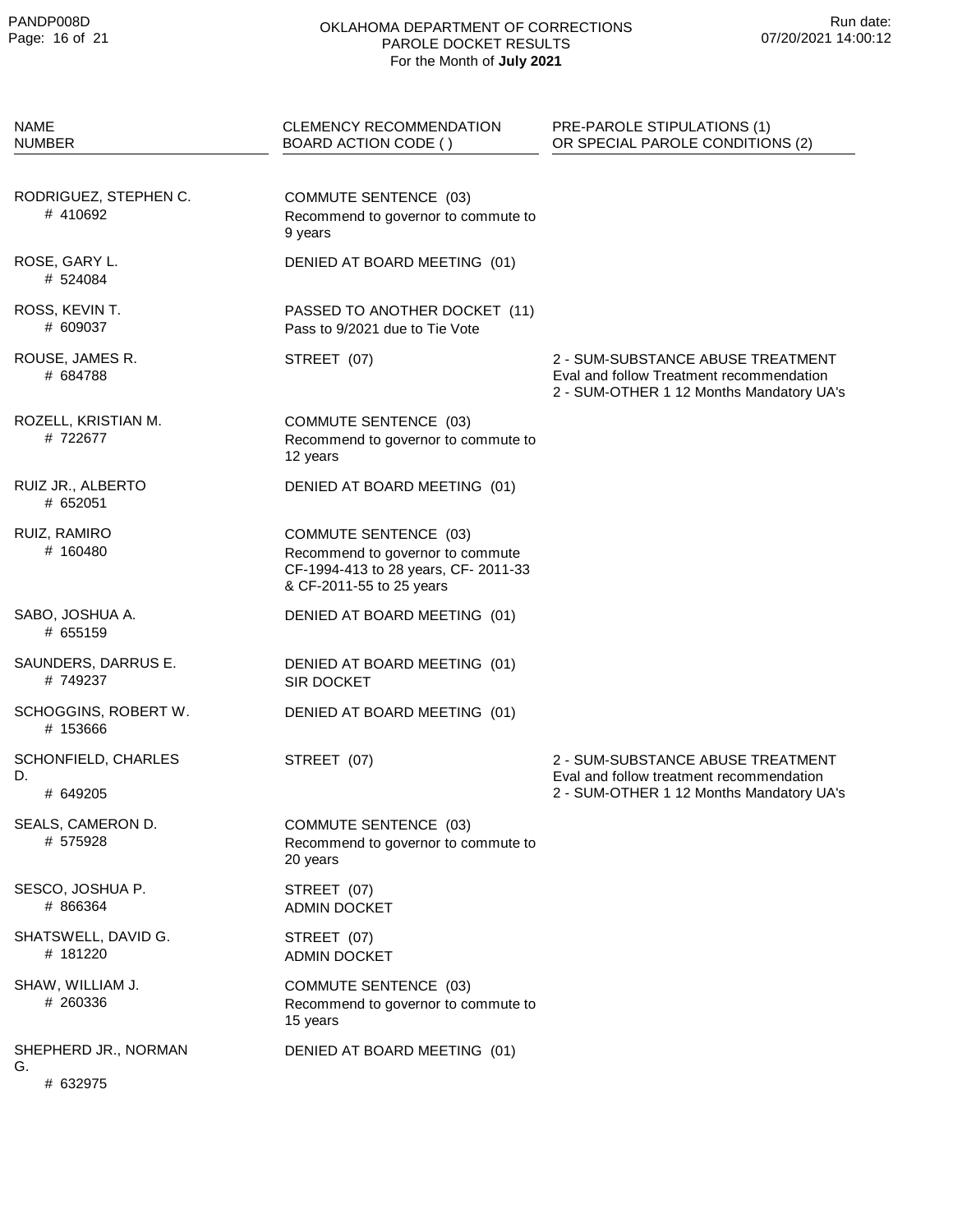| <b>NAME</b><br><b>NUMBER</b>       | <b>CLEMENCY RECOMMENDATION</b><br>BOARD ACTION CODE ()              | PRE-PAROLE STIPULATIONS (1)<br>OR SPECIAL PAROLE CONDITIONS (2)                                                                                                                                                                           |
|------------------------------------|---------------------------------------------------------------------|-------------------------------------------------------------------------------------------------------------------------------------------------------------------------------------------------------------------------------------------|
|                                    |                                                                     |                                                                                                                                                                                                                                           |
| SHINTON, SHAWN<br># 225353         | PASSED TO ANOTHER DOCKET (11)<br>Pass to 9/2021 docket for Stage II |                                                                                                                                                                                                                                           |
| SHIVERS, MARTAVIOUS C.<br># 836663 | PASSED TO ANOTHER DOCKET (11)<br>Pass to 9/2021 due to Tie Vote     |                                                                                                                                                                                                                                           |
| SLIGER, JAMES I.<br># 512929       | STREET (07)                                                         | 2 - SUM-SUBSTANCE ABUSE TREATMENT<br>Eval and follow treatment recommendation<br>2 - SUM-OTHER 1 12 Months Mandatory UA's<br>2 - SUM-OTHER 2 6 Months Interlock                                                                           |
| SLOVACEK, ALEXANDER<br>М.          | DENIED AT BOARD MEETING (01)                                        |                                                                                                                                                                                                                                           |
| # 711802                           |                                                                     |                                                                                                                                                                                                                                           |
| SMITH, COREY L.<br># 432717        | DENIED AT BOARD MEETING (01)                                        |                                                                                                                                                                                                                                           |
| SMITH, JESSE A.<br># 462342        | DENIED AT BOARD MEETING (01)<br><b>SIR DOCKET</b>                   |                                                                                                                                                                                                                                           |
| SMITH, STEVEN W.<br># 282270       | STREET (07)<br><b>ADMIN DOCKET</b>                                  |                                                                                                                                                                                                                                           |
| SNEED, GLAMAR L.<br># 244285       | DENIED AT BOARD MEETING (01)                                        |                                                                                                                                                                                                                                           |
| SNOWDEN, RONALD A.<br># 191188     | STRICKEN (15)<br><b>ADMIN DOCKET</b>                                |                                                                                                                                                                                                                                           |
| SOAP, TRACE L.<br>#749926          | STREET (07)                                                         | 2 - SUM-SUBSTANCE ABUSE TREATMENT<br>Eval and follow Treatment recommendation<br>2 - SUM-OTHER 1 12 Months Mandatory UA's<br>2 - SUM-OTHER 2 Tribal Re-Entry<br>2 - SUM-OTHER 3 Mental Health Eval and<br>follow Treatment recommendation |
| SOTO, CURRY J.<br># 239166         | PASSED TO ANOTHER DOCKET (11)<br>Pass to 9/2021 docket for Stage II |                                                                                                                                                                                                                                           |
| SPENCER, AMBER R.<br># 854139      | STREET (07)                                                         | 2 - SUM-SUBSTANCE ABUSE TREATMENT<br>Eval and follow Treatment recommendation<br>2 - SUM-OTHER 1 12 Months Mandatory UA's<br>2 - SUM-OTHER 2 Mental Health Eval and<br>follow Treatment recommendation<br>2 - SUM-OTHER 3 Tribal Re-Entry |
| SPRAGUE, KANDI A.<br># 832331      | STREET (07)                                                         | 2 - SUM-SUBSTANCE ABUSE TREATMENT<br>Eval and follow treatment recommendation<br>2 - SUM-OTHER 1 12 Months Mandatory UA's                                                                                                                 |
| SREJMA, JASON A.<br># 693276       | DENIED AT BOARD MEETING (01)<br><b>SIR DOCKET</b>                   |                                                                                                                                                                                                                                           |
| STEPP, FRANCINE M.<br># 171342     | DENIED AT BOARD MEETING (01)                                        |                                                                                                                                                                                                                                           |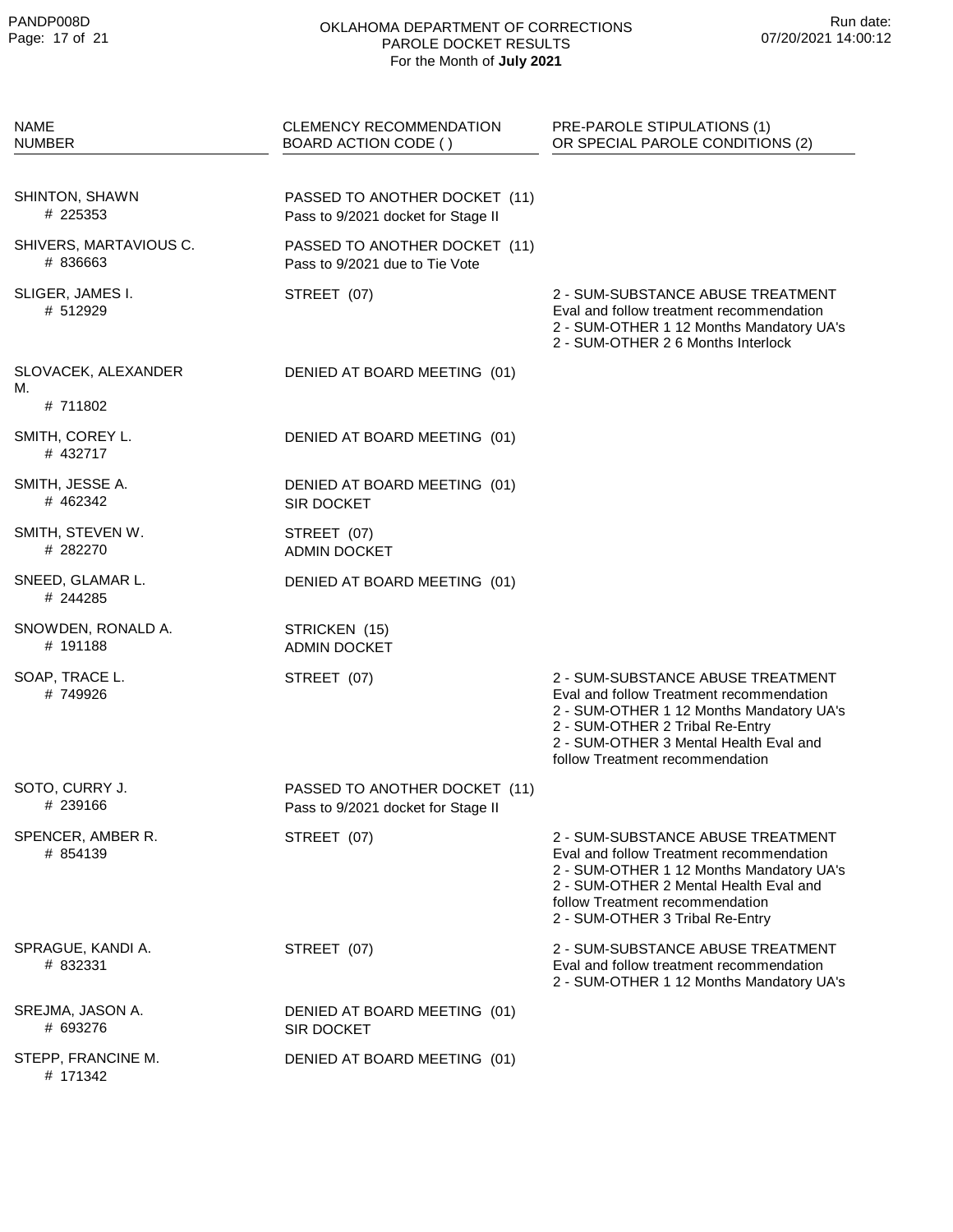| <b>NAME</b><br><b>NUMBER</b>            | <b>CLEMENCY RECOMMENDATION</b><br>BOARD ACTION CODE ()                          | PRE-PAROLE STIPULATIONS (1)<br>OR SPECIAL PAROLE CONDITIONS (2)                                                                                                                                        |
|-----------------------------------------|---------------------------------------------------------------------------------|--------------------------------------------------------------------------------------------------------------------------------------------------------------------------------------------------------|
| STEWART, MAURICE M.<br># 140160         | PASSED TO ANOTHER DOCKET (11)<br>Pass to 9/2021 docket for Stage II             |                                                                                                                                                                                                        |
| STRAWN, CHRISTOPHER<br>W.<br># 713952   | DENIED AT BOARD MEETING (01)<br><b>ADMIN DOCKET</b>                             |                                                                                                                                                                                                        |
| STUBBLEFIELD, MICHAEL<br>R.<br># 589108 | STREET (07)<br><b>ADMIN DOCKET</b>                                              |                                                                                                                                                                                                        |
| SULLIVAN, JIMMY D.<br># 419399          | DENIED AT BOARD MEETING (01)<br><b>SIR DOCKET</b>                               |                                                                                                                                                                                                        |
| SUTTON, CLAUDE B.<br>#786005            | DENIED AT BOARD MEETING (01)<br>SIR DOCKET                                      |                                                                                                                                                                                                        |
| SWANSON, ANTHONY L.<br># 234635         | DENIED AT BOARD MEETING (01)<br>SIR DOCKET                                      |                                                                                                                                                                                                        |
| TAYLOR, DARRYL P.<br># 606712           | <b>COMMUTE SENTENCE (03)</b><br>Recommend to governor to commute to<br>15 years |                                                                                                                                                                                                        |
| TEBE, COTA L.<br># 859479               | PASSED TO ANOTHER DOCKET (11)<br>Pass to 9/2021 docket for Stage II             |                                                                                                                                                                                                        |
| THOMAS, BILLY J.<br># 628431            | DENIED AT BOARD MEETING (01)<br>SIR DOCKET                                      |                                                                                                                                                                                                        |
| THOMPSON, DEVIN T.<br># 858223          | DENIED AT BOARD MEETING (01)                                                    |                                                                                                                                                                                                        |
| THOMPSON, KRYSTA N.<br># 693202         | <b>COMMUTE SENTENCE (03)</b><br>Recommend to governor to commute to<br>7 years  |                                                                                                                                                                                                        |
| THORNTON, DEMARIO D.<br># 452702        | STREET (07)                                                                     | 2 - SUM-SUBSTANCE ABUSE TREATMENT<br>Eval and follow Treatment recommendation<br>2 - SUM-OTHER 1 Mental Health Eval and<br>follow Treatment recommendation<br>2 - SUM-OTHER 2 12 Months Mandatory UA's |
| TODD, JAMES R.<br># 272285              | DENIED AT BOARD MEETING (01)                                                    |                                                                                                                                                                                                        |
| TORRES, RENDON E.<br># 714670           | PASSED TO ANOTHER DOCKET (11)<br>Pass to 9/2021 due to Tie Vote                 |                                                                                                                                                                                                        |
| TOY, JESSICA L.<br># 685933             | <b>COMMUTE SENTENCE (03)</b><br>Commutation is Recommended                      |                                                                                                                                                                                                        |
| TRIMBLE, PATRICK T.<br># 623360         | STREET (07)<br>Recommend to Governor                                            | 2 - SUM-SUBSTANCE ABUSE TREATMENT<br>Eval and follow Treatment recommendation<br>2 - SUM-OTHER 1 12 Months Mandatory UA's                                                                              |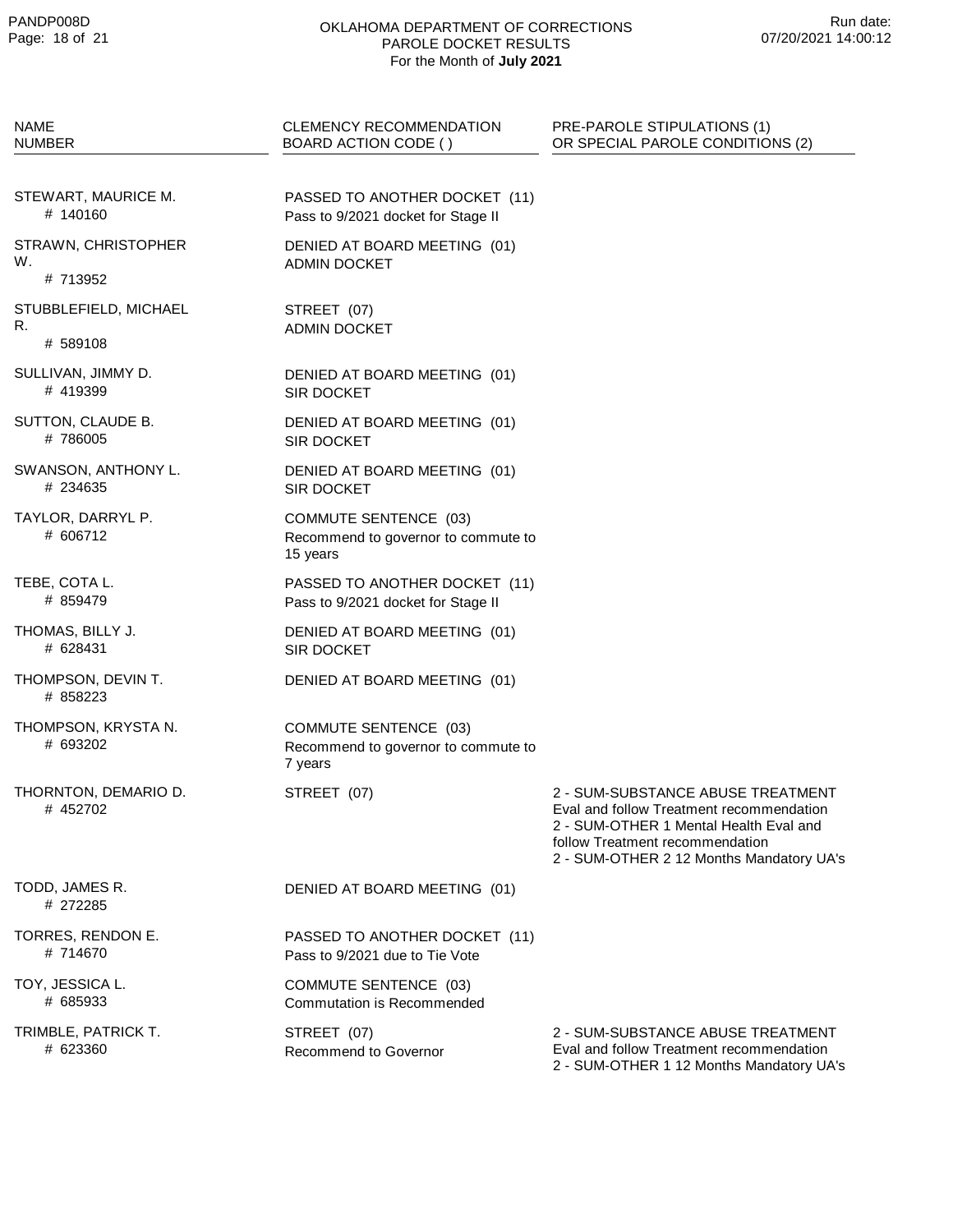| <b>NAME</b><br><b>NUMBER</b>             | <b>CLEMENCY RECOMMENDATION</b><br>BOARD ACTION CODE ()                          | PRE-PAROLE STIPULATIONS (1)<br>OR SPECIAL PAROLE CONDITIONS (2)                                                                                                                                                                           |
|------------------------------------------|---------------------------------------------------------------------------------|-------------------------------------------------------------------------------------------------------------------------------------------------------------------------------------------------------------------------------------------|
|                                          |                                                                                 |                                                                                                                                                                                                                                           |
| TUNLEY, WARREN J.<br># 409363            | DENIED AT BOARD MEETING (01)<br>SIR DOCKET                                      |                                                                                                                                                                                                                                           |
| TURNER, DANNY R.<br># 205606             | PASSED TO ANOTHER DOCKET (11)<br>Pass to 9/2021 due to Tie Vote                 |                                                                                                                                                                                                                                           |
| TURNER, JALEN D.<br># 723860             | DENIED AT BOARD MEETING (01)                                                    |                                                                                                                                                                                                                                           |
| TYLER, JACKIE D.<br># 453820             | <b>COMMUTE SENTENCE (03)</b><br>Recommend to governor to commute to<br>17 years |                                                                                                                                                                                                                                           |
| TYLER, JASMINE M.<br>#796907             | DENIED AT BOARD MEETING (01)                                                    |                                                                                                                                                                                                                                           |
| UPTON JR., MICHAEL W.<br># 657397        | DENIED AT BOARD MEETING (01)<br>SIR DOCKET                                      |                                                                                                                                                                                                                                           |
| URIBE, EDWARD<br># 536552                | COMMUTE SENTENCE (03)<br>Recommend to governor to commute to<br>15 years        |                                                                                                                                                                                                                                           |
| VALERIO, DANUAL L.<br># 661240           | DENIED AT BOARD MEETING (01)                                                    |                                                                                                                                                                                                                                           |
| VANATTA, BILLY B.<br># 261240            | <b>COMMUTE SENTENCE (03)</b><br>Recommend to governor to commute to<br>37 years |                                                                                                                                                                                                                                           |
| VANDERWEDGE,<br>MICHAEL S.<br># 149570   | <b>CONSECUTIVE SENTENCE (05)</b><br>Recommend to Governor                       |                                                                                                                                                                                                                                           |
| VANWOUDENBERG,<br>DESTINY D.<br># 748813 | STREET (07)                                                                     | 2 - SUM-SUBSTANCE ABUSE TREATMENT<br>Eval and follow Treatment recommendation<br>2 - SUM-OTHER 1 12 Months Mandatory UA's<br>2 - SUM-OTHER 2 Mental Health Eval and<br>follow Treatment recommendation<br>2 - SUM-OTHER 3 Tribal Re-Entry |
| VELASQUEZ-PARRA,<br>JORGE H.<br># 866060 | DET OR VOID (06)                                                                |                                                                                                                                                                                                                                           |
| VILLA, MODESTO<br># 162788               | DET OR VOID (06)                                                                |                                                                                                                                                                                                                                           |
| WADE, JORDAN D.<br># 792361              | DENIED AT BOARD MEETING (01)<br>SIR DOCKET                                      |                                                                                                                                                                                                                                           |
| WALKER, DERICK D.<br># 497604            | STRICKEN (15)                                                                   |                                                                                                                                                                                                                                           |
| WALKER SR., MICHAEL A.<br># 732466       | DENIED AT BOARD MEETING (01)                                                    |                                                                                                                                                                                                                                           |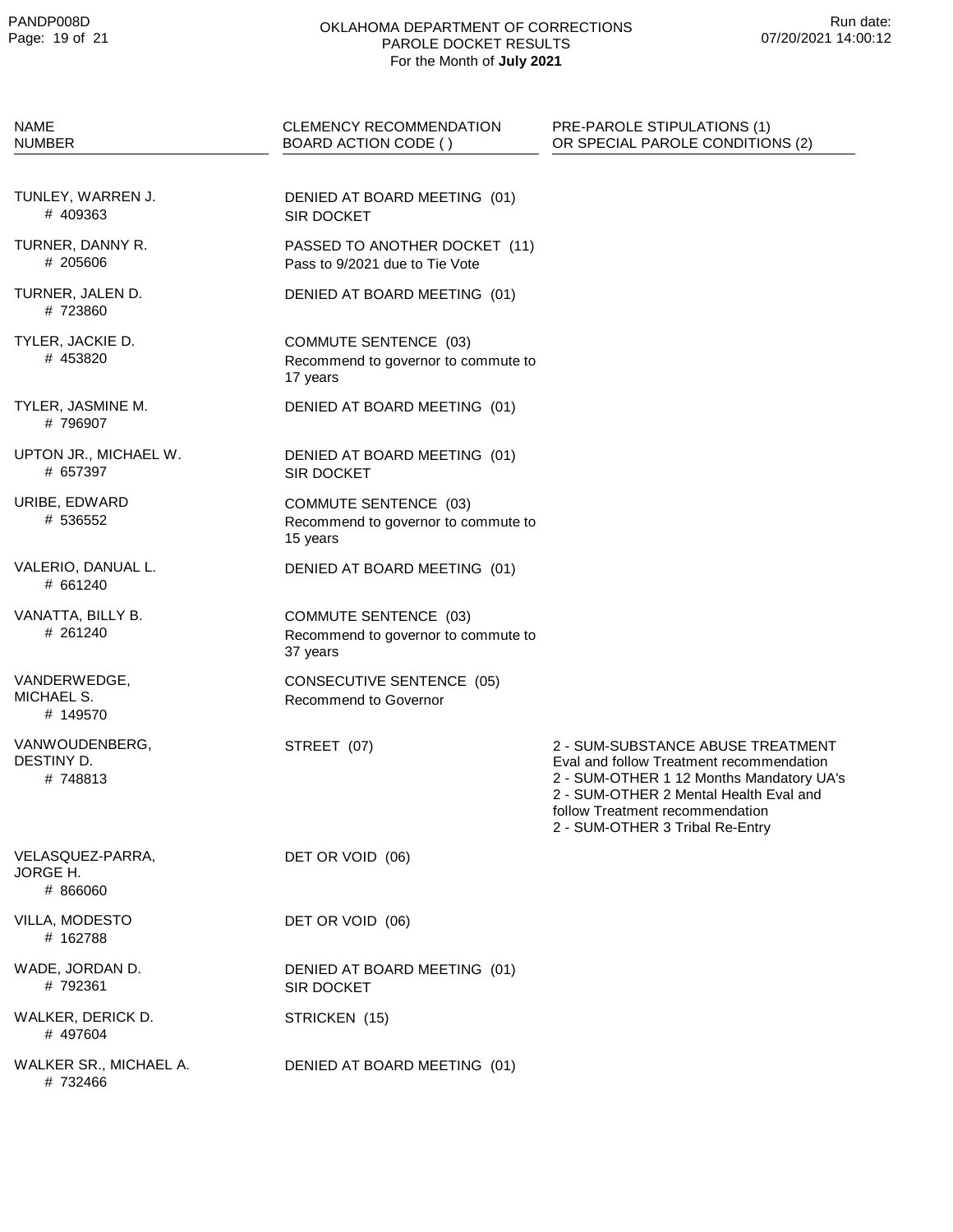| <b>NAME</b><br><b>NUMBER</b>            | <b>CLEMENCY RECOMMENDATION</b><br>BOARD ACTION CODE ()                         | PRE-PAROLE STIPULATIONS (1)<br>OR SPECIAL PAROLE CONDITIONS (2)                                                                                                                                        |
|-----------------------------------------|--------------------------------------------------------------------------------|--------------------------------------------------------------------------------------------------------------------------------------------------------------------------------------------------------|
| WALLS, ERICA L.<br># 614997             | DENIED AT BOARD MEETING (01)                                                   |                                                                                                                                                                                                        |
| WARD, NATHAN A.<br># 502370             | STREET (07)<br><b>ADMIN DOCKET</b>                                             |                                                                                                                                                                                                        |
| WARE, CORY D.<br># 274108               | COMMUTE SENTENCE (03)<br>Recommend to governor to commute to<br>16 years       |                                                                                                                                                                                                        |
| WASHOM, LAYFAYETTE D.<br># 184378       | DENIED AT BOARD MEETING (01)<br>SIR DOCKET                                     |                                                                                                                                                                                                        |
| WATKINS, CHARLES B.<br># 157275         | STREET (07)<br><b>ADMIN DOCKET</b>                                             |                                                                                                                                                                                                        |
| WATSON, REGINALD K.<br># 141141         | DENIED AT BOARD MEETING (01)                                                   |                                                                                                                                                                                                        |
| WATTS, DENITA R.<br># 862300            | DENIED AT BOARD MEETING (01)<br><b>SIR DOCKET</b>                              |                                                                                                                                                                                                        |
| WELDON, TYLER E.<br># 864764            | DENIED AT BOARD MEETING (01)                                                   |                                                                                                                                                                                                        |
| WELLS, COLLEN W.<br># 786514            | STREET (07)<br>Recommend to Governor                                           | 2 - SUM-SUBSTANCE ABUSE TREATMENT<br>Eval and follow Treatment recommendation<br>2 - SUM-OTHER 1 12 Months Mandatory UA's<br>2 - SUM-OTHER 2 Tribal Re-Entry                                           |
| WEST, TINA M.<br># 594577               | <b>COMMUTE SENTENCE (03)</b><br>Recommend to governor to commute to<br>8 years |                                                                                                                                                                                                        |
| WHITE, KADEN L.<br># 672506             | STREET (07)                                                                    | 2 - SUM-SUBSTANCE ABUSE TREATMENT<br>Eval and follow Treatment recommendation<br>2 - SUM-OTHER 1 Mental Health Eval and<br>follow Treatment recommendation<br>2 - SUM-OTHER 2 12 Months Mandatory UA's |
| WHITE, SHELDON L.<br># 678184           | STREET (07)<br><b>ADMIN DOCKET</b>                                             |                                                                                                                                                                                                        |
| WHITE, SHELDON L.<br># 678184           | STRICKEN (15)                                                                  |                                                                                                                                                                                                        |
| WIGGINS, DARRELL L.<br># 155255         | STREET (07)<br>Recommend to Governor                                           | 1 - SUM-OTHER 1 12 Months CL/WR<br>2 - SUM-OTHER 1 Mental Health Eval and<br>follow Treatment recommendation                                                                                           |
| WILKINS JR., GILBERT L.<br># 758744     | DENIED AT BOARD MEETING (01)                                                   |                                                                                                                                                                                                        |
| WILLIAMS, CHRISTOPHER<br>S.<br># 864253 | STREET (07)                                                                    | 2 - SUM-SUBSTANCE ABUSE TREATMENT<br>Eval and follow treatment recommendation<br>2 - SUM-OTHER 1 12 Months Mandatory UA's                                                                              |